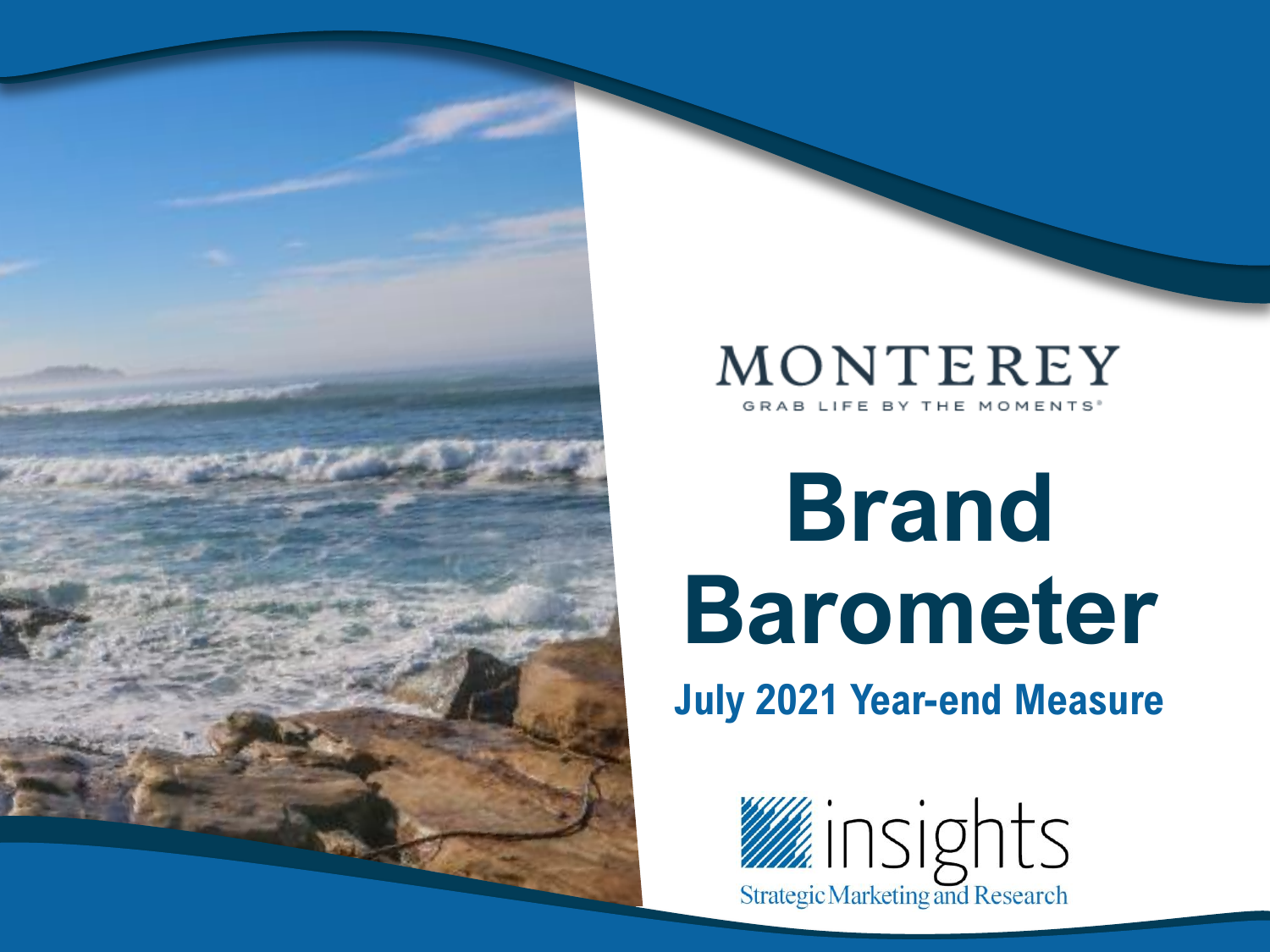## **Background**

- The Monterey County Convention and Visitors Bureau (MCCVB) is tasked with generating visitation to the county. Strategic Marketing & Research Insights (SMARInsights) has partnered with MCCVB since 2013 to measure the impacts of its marketing and communications. MCCVB continues to define the leading edge in its communications approaches, and SMARInsights is committed to reflecting that in our partnership.
- In the face of widespread uncertainty regarding travel during the COVID-19 pandemic, marketing has been about building mindshare and anticipation, capturing interest, and generating future travel. There was a small share of the population early on who were already comfortable traveling, and that share has grown. Aiming marketing at this group is the most likely to drive near-term travel.
- The current research takes into account the CVB's shortened planning horizon and different geographic and behavioral marketing targets.
- The research is also designed to help establish new marketing goals to enable the CVB to formulate and follow a recovery strategy. The data will be used to identify marketing goals that can be continued through the post-recovery period to enable the CVB to track its performance.

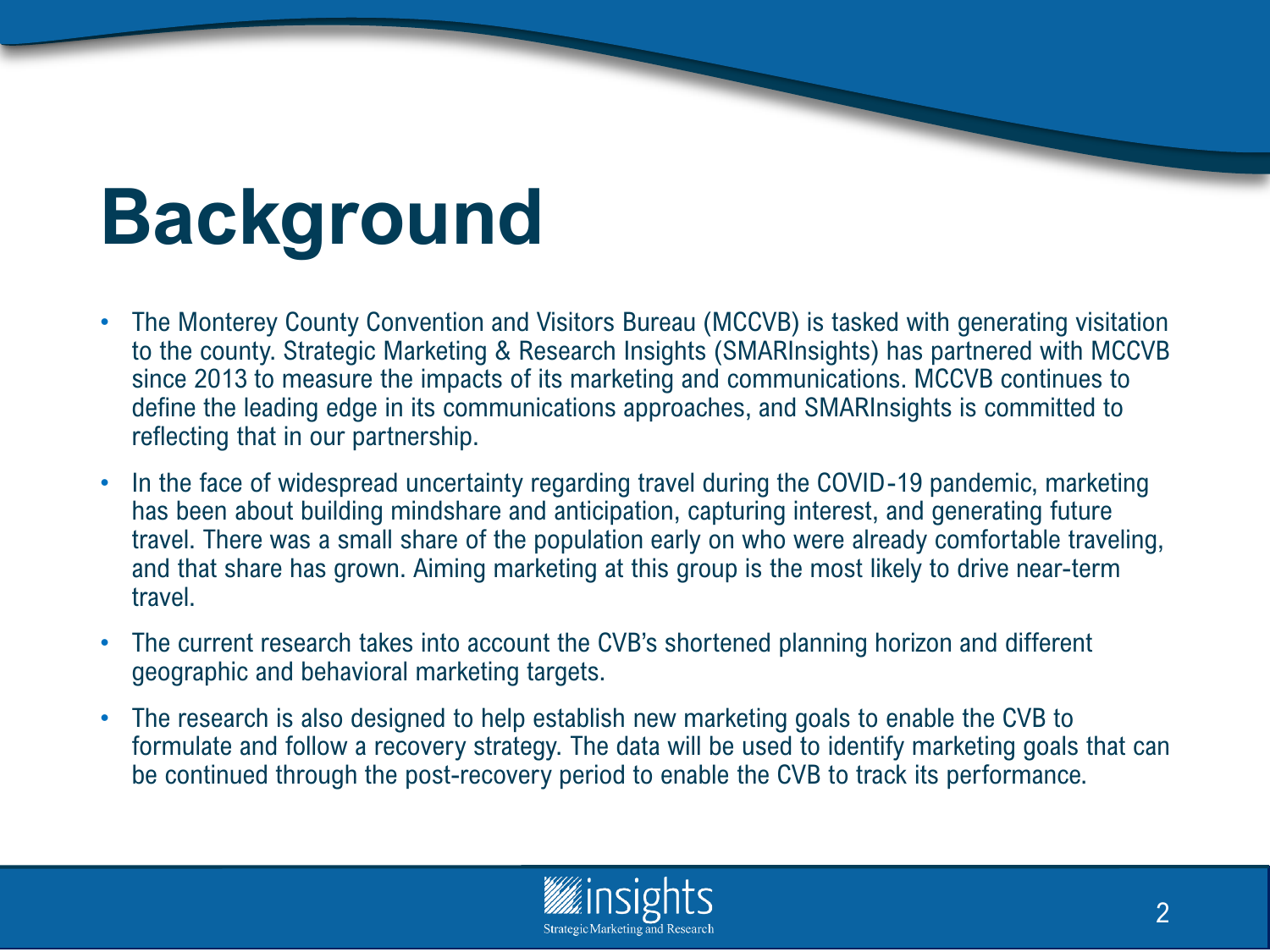# **Objectives**

• There are two populations the CVB needs to identify and address in its strategy. The first are those who are ready to travel now. The second are those who are not yet ready but will resume leisure travel in the future, when COVID-19 is no longer a factor. Marketing and measurement goals differ by population, as shown below, and these populations are not static, but will shift as circumstances do.

|                            | <b>Ready to travel now</b>                                                                                                                                                                                      | Will resume travel post-COVID/post-vaccine                                                                                                                                                                                 |
|----------------------------|-----------------------------------------------------------------------------------------------------------------------------------------------------------------------------------------------------------------|----------------------------------------------------------------------------------------------------------------------------------------------------------------------------------------------------------------------------|
| <b>Marketing</b><br>goals: | Drive short-term demand                                                                                                                                                                                         | Maintain, or potentially grow, share of mind and share of<br>preference. The marketing should build equity among<br>future travelers                                                                                       |
| <b>Research</b><br>goals:  | Identify travelers who are ready to travel -<br>what share of the population they represent,<br>demographic and behavioral identifiers that<br>will aid targeting – and those who are nearly<br>ready to travel | Provide a framework for comprehensive scoring to track<br>the "anticipation factor" among travelers who would visit<br>post-COVID as well as developing brand health measures<br>such as share and competitive familiarity |
|                            | Measure reach of the CVB's content (ads/PR)                                                                                                                                                                     | Measure reach of the content (ads/PR)                                                                                                                                                                                      |
|                            | Calculate an economic impact of the content<br>in terms of influenced visitation and visit<br>spending                                                                                                          | Quantify how MCCVB's content translates into increased<br>future demand                                                                                                                                                    |

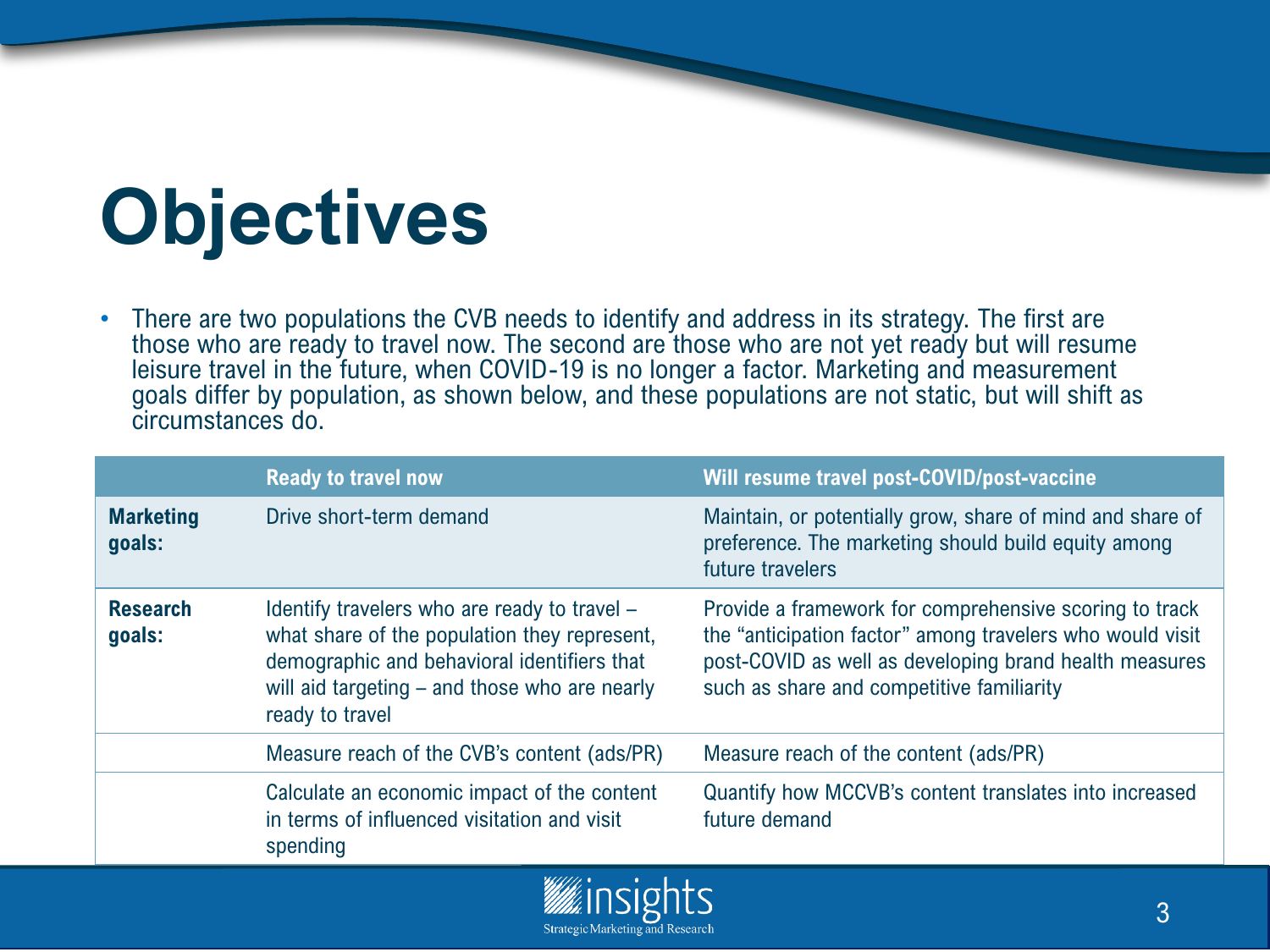# **Methodology**

- SMARInsights conducted 1,097 surveys in July 2021.
- To qualify for the survey, respondents had to be travel decision-makers who regularly take overnight leisure trips of at least 50 miles from home.
- SMARInsights developed and programmed an online survey to be consistent with prior measures, with relevant updates. National sample vendors provided a survey link to potential respondents in the desired markets, shown at right. Seattle and Portland were added in January, based on the addition of direct flights to Monterey County.
- This report presents data at a confidence interval of 3.25% at the 95% confidence level.
- Upon completion of data collection, an SPSS dataset was prepared for analysis. Results are compared to the October 2020 baseline and the January 2021 midyear measure.

|                          | <b>Market</b>    | <b>Oct</b><br>2020 | Jan<br>2021 | Jul<br>2021 |
|--------------------------|------------------|--------------------|-------------|-------------|
| <b>Extended</b><br>drive | San<br>Francisco | 101                | 100         | 100         |
| <b>markets</b>           | Sacramento       | 100                | 100         | 100         |
|                          | Los Angeles      | 101                | 100         | 100         |
|                          | San Diego        | 102                | 102         | 98          |
|                          | Fresno           | 101                | 88          | 95          |
|                          | Las Vegas        | 100                | 100         | 100         |
| <b>Fly markets</b>       | <b>Denver</b>    | 101                | 101         | 102         |
|                          | <b>Dallas</b>    | 100                | 100         | 102         |
|                          | Phoenix          | 101                | 101         | 100         |
|                          | <b>Seattle</b>   |                    | 101         | 100         |
|                          | Portland         |                    | 101         | 100         |

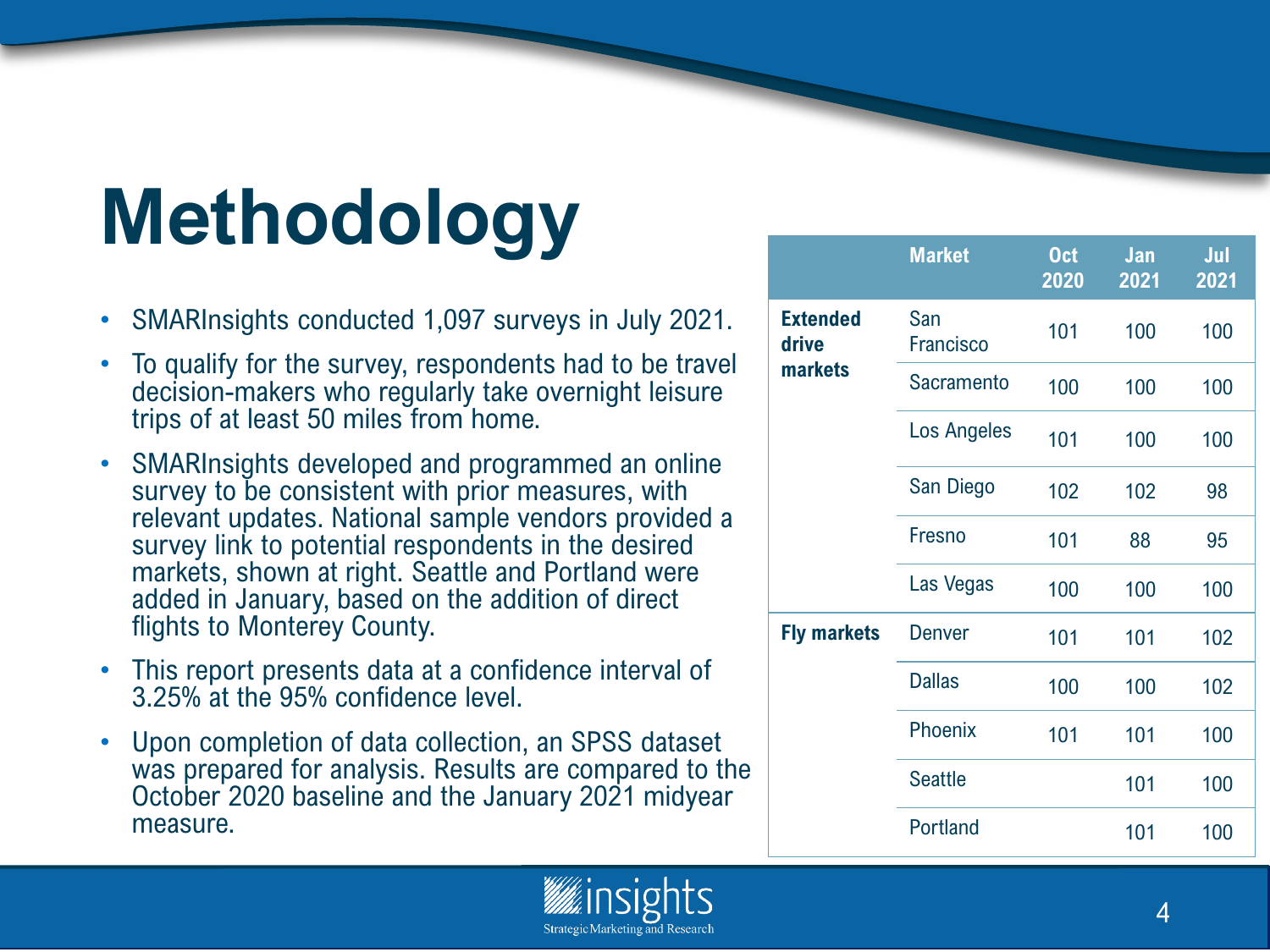### **Advertising Measured**

• New creative featuring "Now is the Moment" and "Permission to Roam" creative with video, print, digital, and social. These executions ran from January through June 2021 in the drive and fly (short-haul and national) markets.



**D** Like

C Comment

 $\phi$  Share

#### MONTEREY





| <b>Ad spending</b> | <b>Drive</b> | <b>Fly</b>            |
|--------------------|--------------|-----------------------|
| Pre-Fall 2020      | \$241,397    |                       |
| <b>Fall 2020</b>   | \$190,931    |                       |
| Spring 2021        |              | \$711,920 \$1,101,100 |

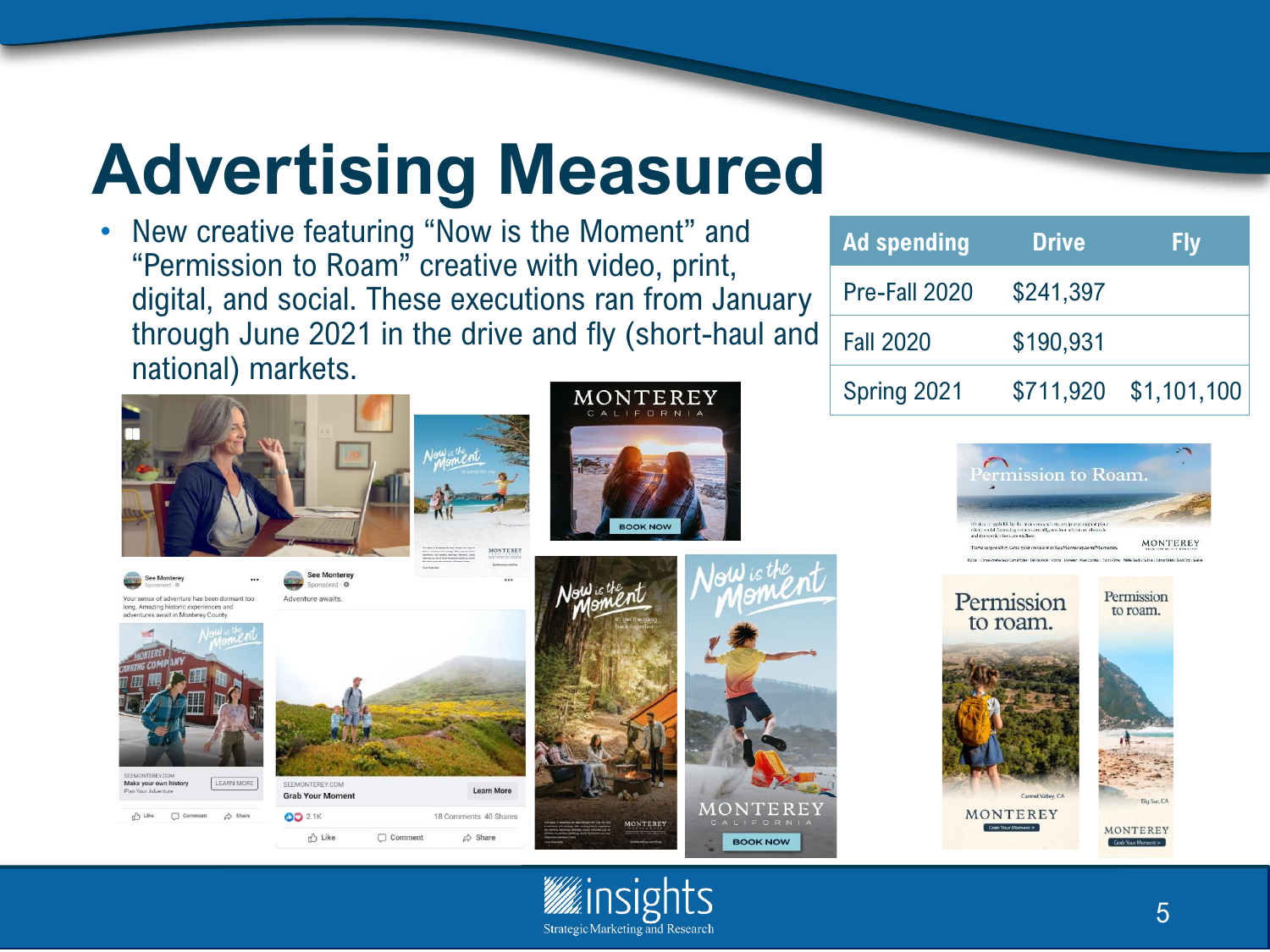## **Key Considerations**

Prior to the COVID-19 pandemic, advertising awareness could be fairly well predicted from the dollar amount invested in the media buy, size of the target population, and strength of the advertising at communicating key messages. Now, however, many variables complicate that formula, including:

- **COVID-19** This is the most obvious and most disruptive element in the landscape, interrupting travel plans, reducing likelihood to travel, changing the way people choose and get to destinations. While the vaccine has curbed the influence of the virus somewhat, there are still impacts playing out in the travel landscape, such as the Delta variant, vaccine hesitancy, the mask debate, etc.
- **Non-travelers may be paying less attention to travel ads**  SMARInsights has seen across several clients that travelers who are not intending a trip in the near future are less aware of travel ads. This makes intuitive sense, since relevance is one element of ads that break through the clutter of media messaging.
- **Higher media costs**  SMARInsights is also seeing higher costs per impression for social and digital placements, with the added challenges of tracking digital impressions due to the iOS update. Advertisers may be having a harder time getting discounts on TV buys without advanced commitments. And while many travel advertisers went dark in early and mid 2020, now that destinations are reopening there is increased demand for media, and increased competition on the airwaves. Several of our clients report paying substantially more for impressions, and we are seeing lower awareness with higher media spending.

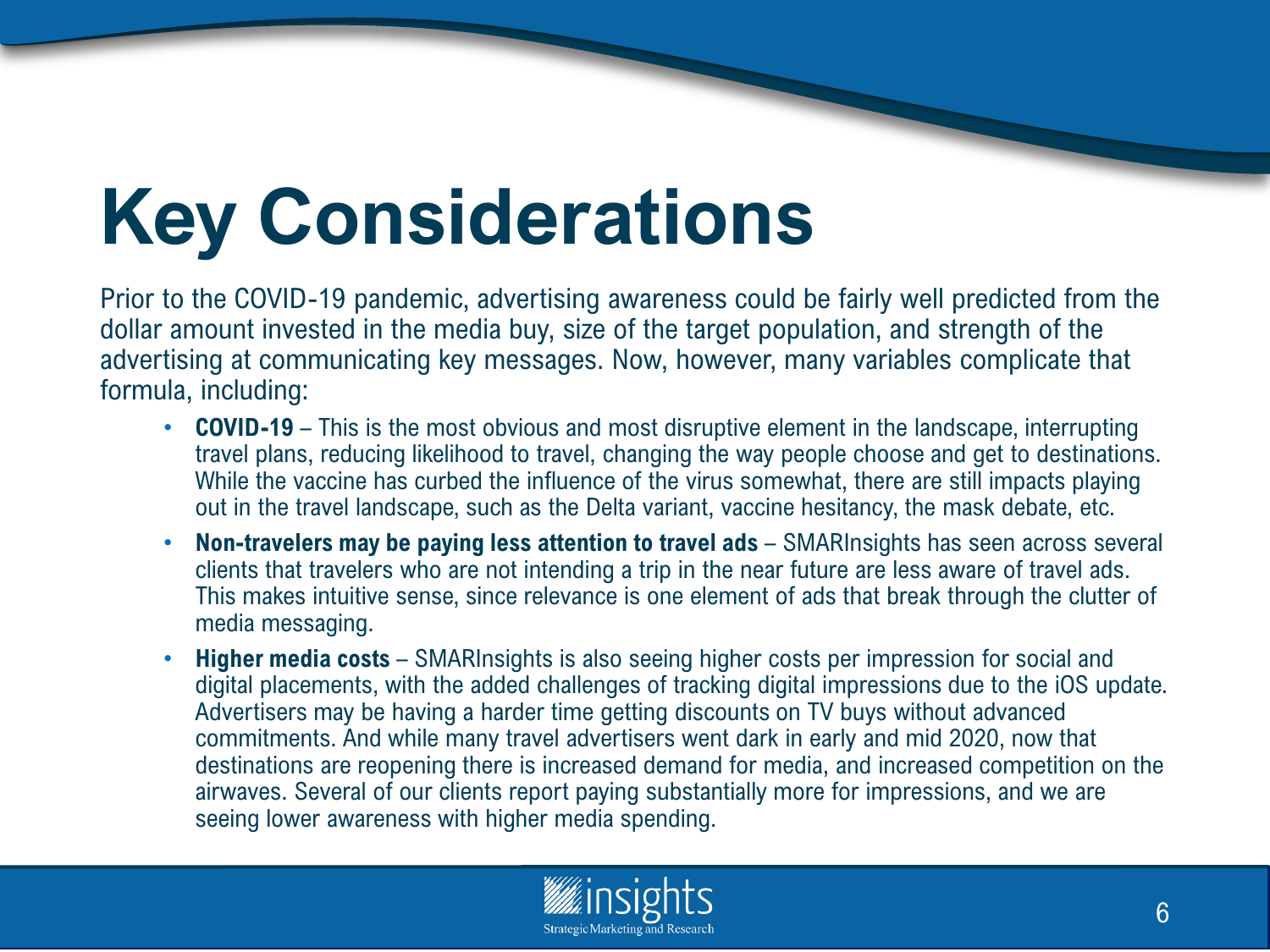### **Key Considerations, cont'd.**

- **Wildfires** With extreme high temperatures and a raging wildfire season that is covered by all the news outlets and social media, there is more hesitance than we typically see for destinations in the western U.S. This relates to both awareness and impact of the advertising on likelihood to visit and actual visitation.
- **New creative** even prior to the pandemic, a new campaign typically had lower awareness than a campaign that had run for several seasons and had had time to wear in with consumers. MCCVB ran the "Grab Life by the Moments" campaign for several years in the regional markets, building awareness season over season. So we would expect the new "Now is the Moment" and "Permission to Roam" creative to debut at a lower level of awareness; recall should build over time as the ads continue to run.

It is important to keep these key considerations in mind when reviewing the results of this brand barometer research. While we are eager to get back to a "normal" measure of "normal" campaign performance, the data – and the world – give reasons for a more nuanced analysis of the reach and impact of Monterey County's advertising.

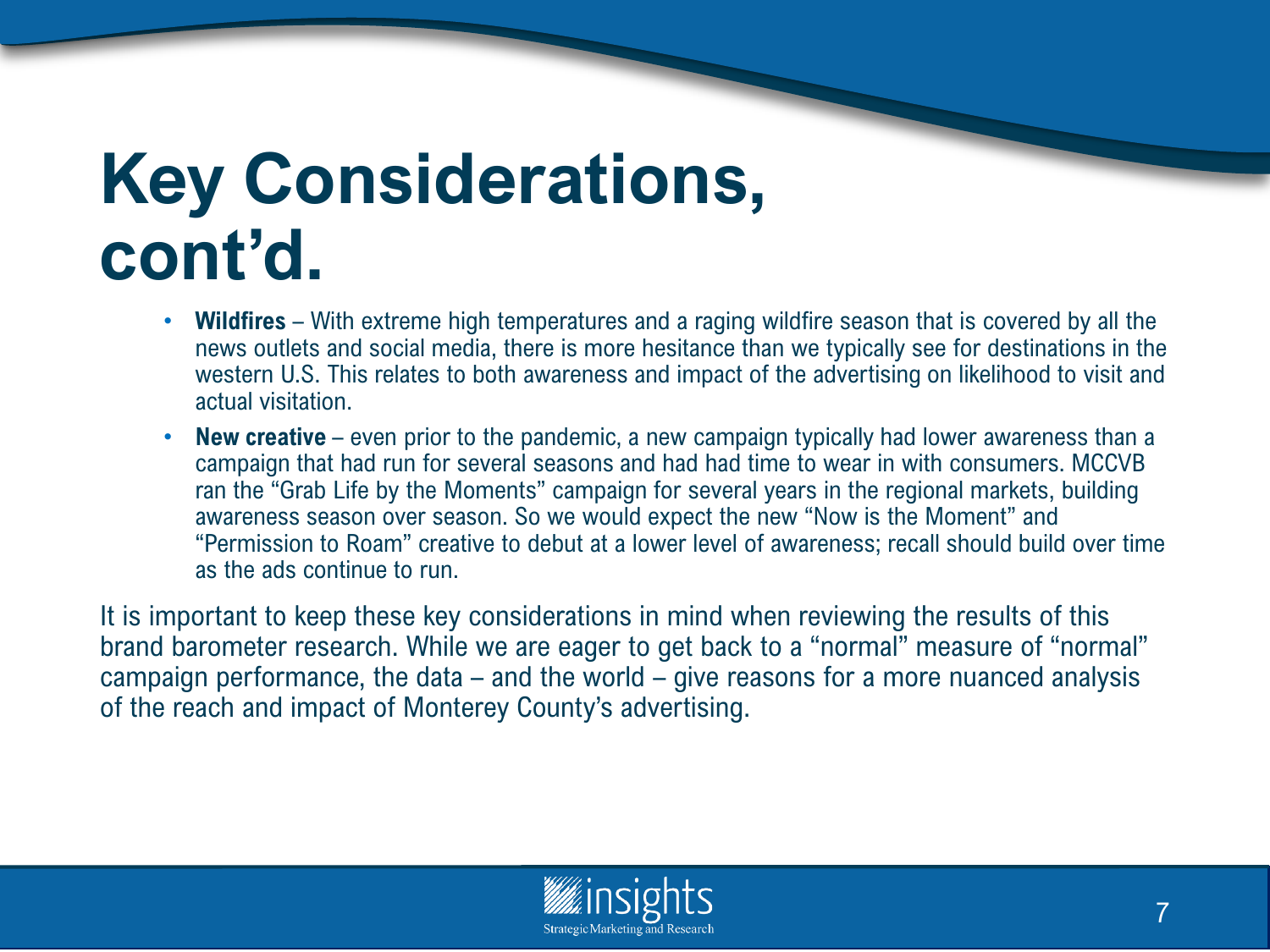## **Travel Readiness**

7% I would not even **Anticipating Travel Anticipating Travel** 25% 28% consider traveling any time soon 28% **I** I will wait and see what happens in the coming weeks before planning 42% any trips 29% 47%  $\blacksquare$  I am ready to start Ready to Travel **Ready to Travel** planning a trip now 19%  $\blacksquare$  I already have plans to 35% 17% travel this summer $14\%$   $8\%$ Baseline Midyear Year-end **HH in target markets Baseline Midyear\* Year-end** Ready to Travel 4,831,954 4,252,997 11,908,268 \* Two markets were added in the midyear measure, so overall HH volume increased. Anticipating Travel 9,907,767 12,907,529 6,750,209

#### Which of the following best describes how you feel about traveling?

- As of summer 2021, nearly two-thirds (64%) of leisure travelers have resumed travel/planning.
- Widespread vaccine availability and improved COVID-19 case counts – in addition to pent-up demand for travel – have spurred a return to travel planning and leisure trips.

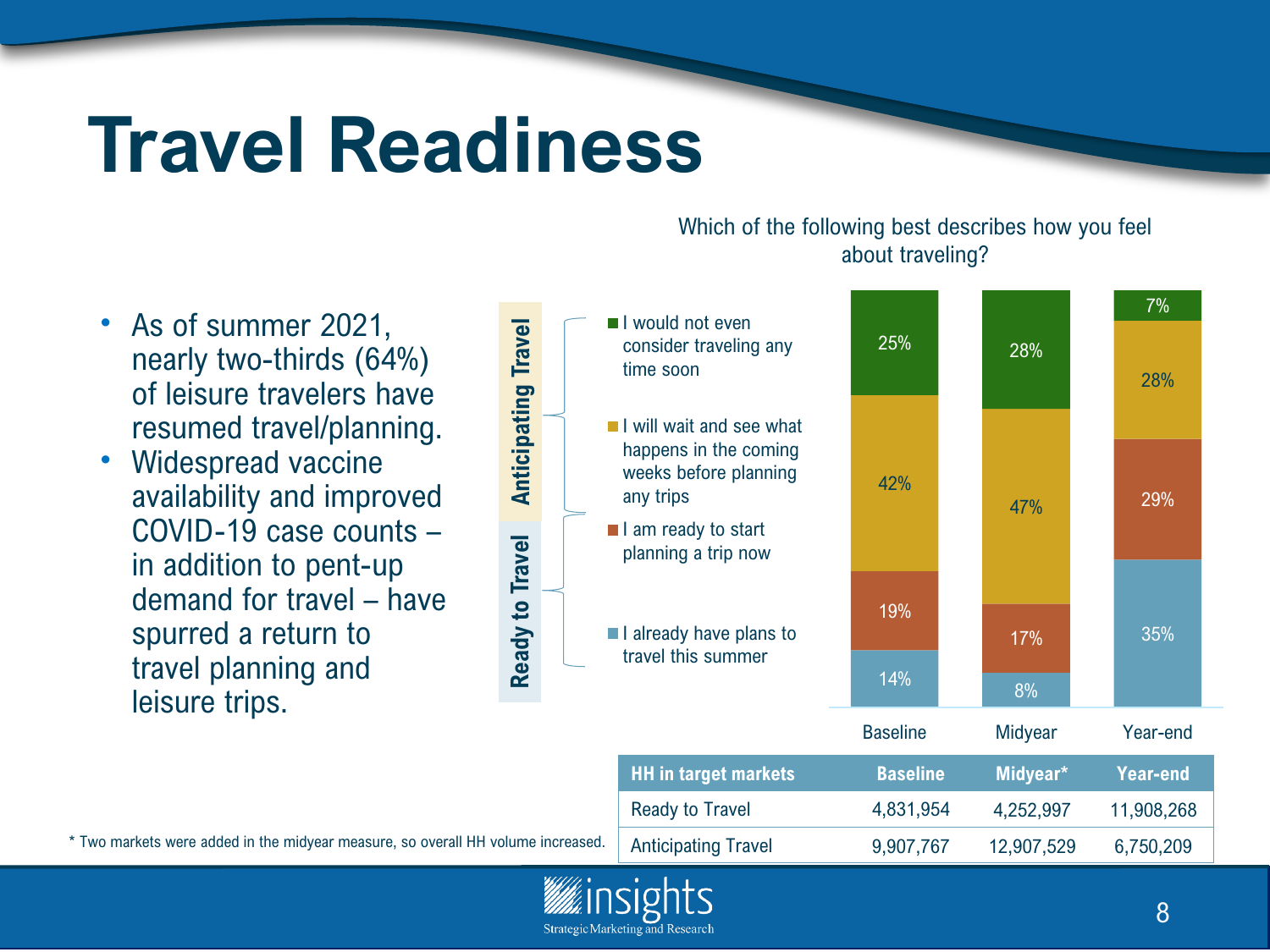### **Travel Readiness Segments**

- While those Ready to Travel were already taking trips in January, there are now more consumers in this group. And while there are fewer Anticipating Travel, this group is less likely to have ventured out.
- Among both groups, likelihood to visit Monterey County is down somewhat. This decrease may be due to the wider consideration set early in the year that has now narrowed as consumers make more definite travel plans.



**Strategic Marketing and Research**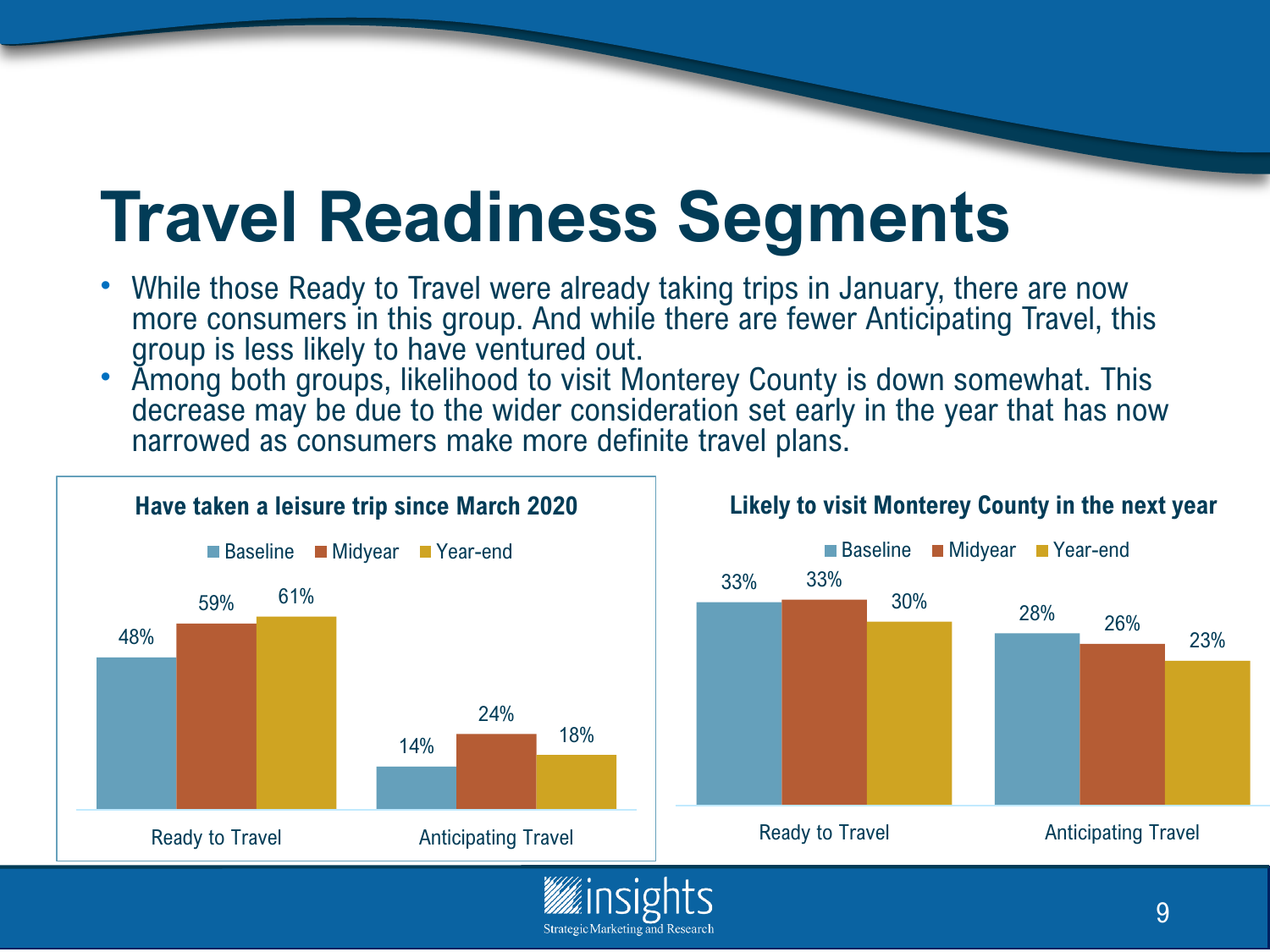### **Impact of fires on visit interest**

- Beyond the pandemic, other considerations impact interest in visiting Monterey County and other western destinations; namely, wildfires and extreme heat in the region. Of those aware of the fires, more travelers now say that the fires decrease interest in a visit.
- Impacts are particularly strong in the fly markets among those Anticipating Travel.



**Strategic Marketing and Research** 

**The wildfires make me want to visit Monterey County less**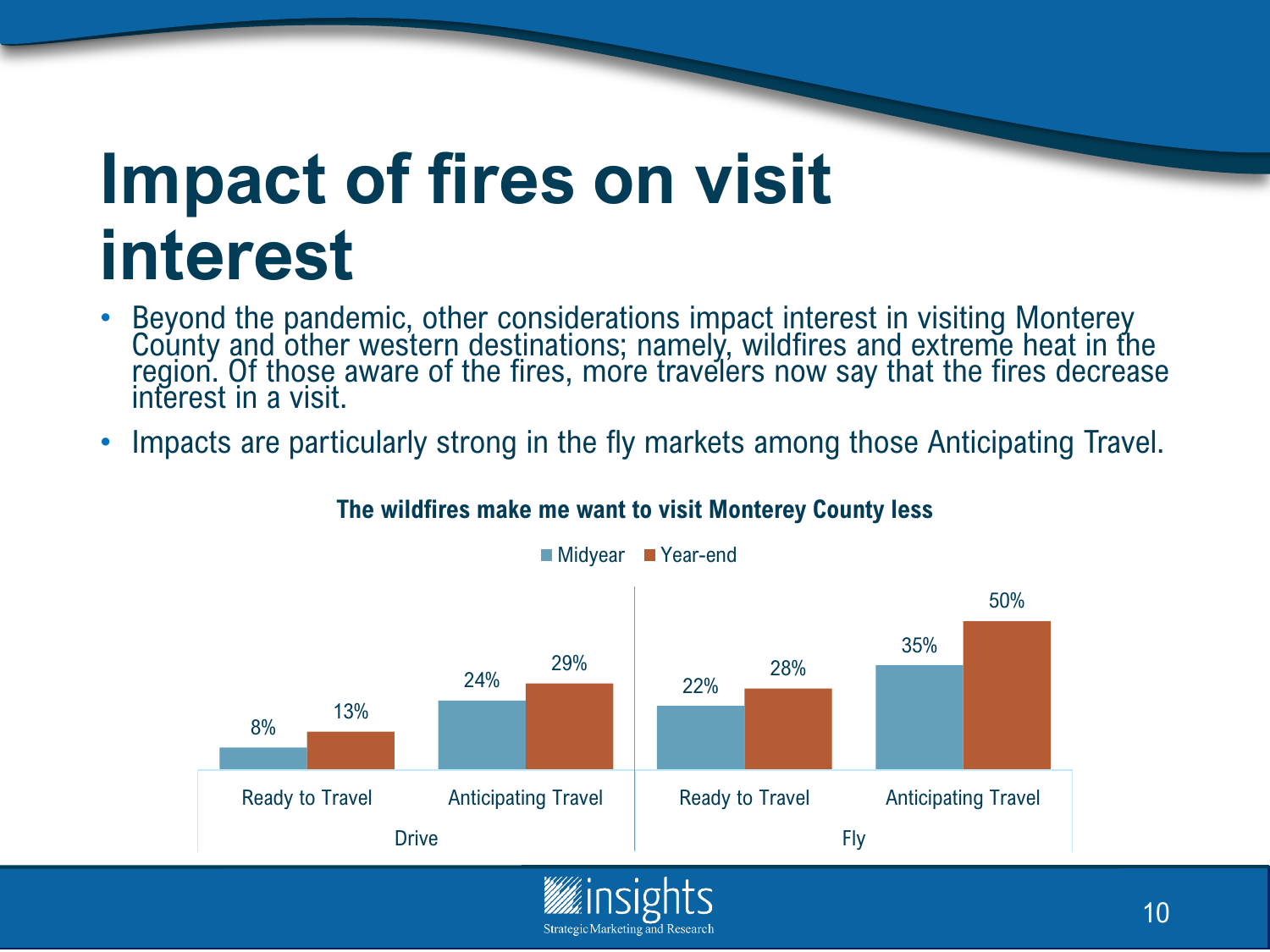### **Impact on visit interest to the competitive set**

**San Diego** 

- Interest in visiting all destinations in the competitive set is down among those ready to travel. This could be due to extreme heat in the region and wildfires. It could also be due to a narrowing consideration funnel from late fall through to summer as travel plans solidify.
- Relative to the other destinations, Monterey County remains behind San Diego and very close to Lake Tahoe.



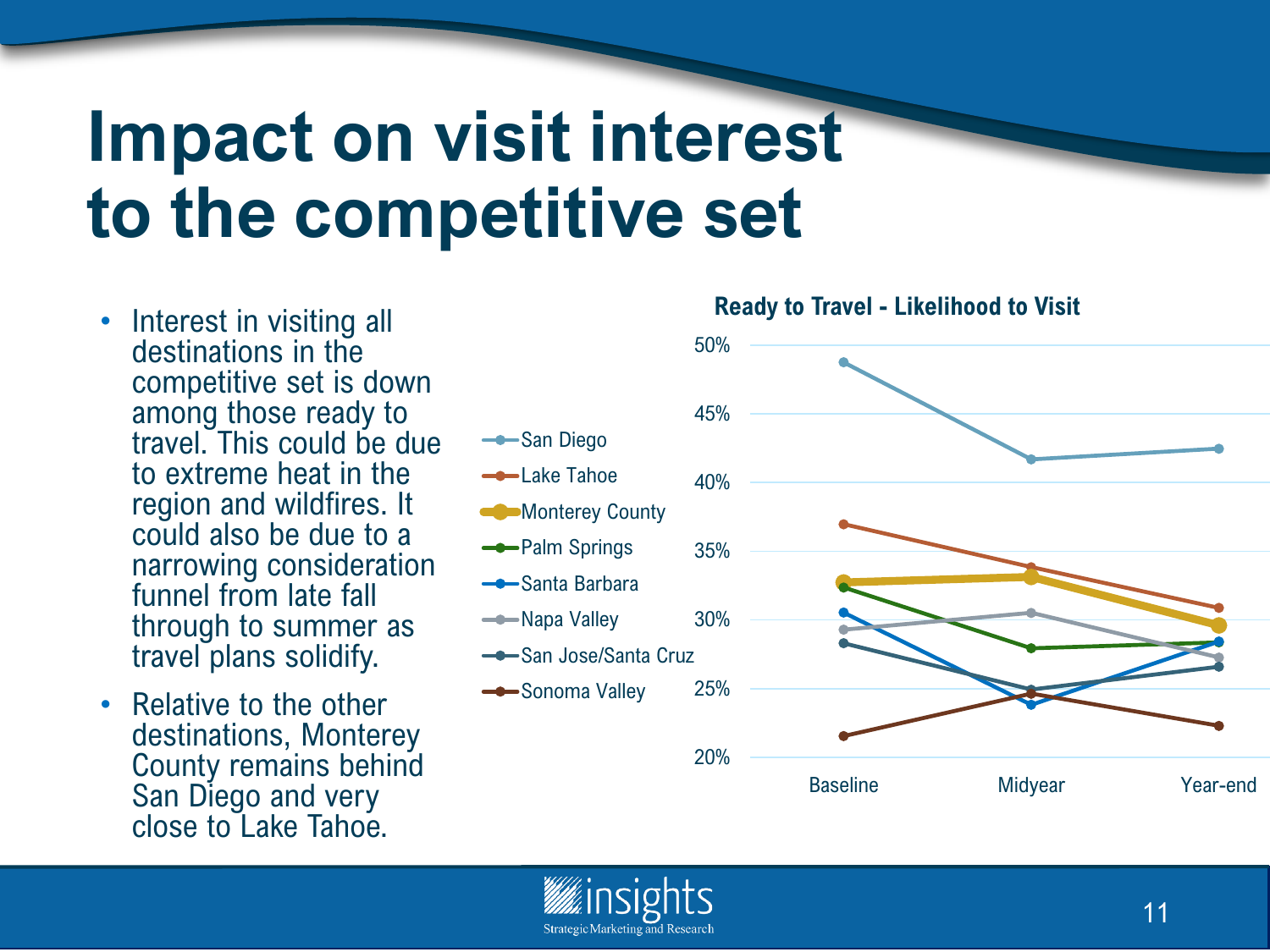### **Impact on visit interest to the competitive set**

**-San Diego** 

**-**Lake Tahoe

Santa Barbara

- Napa Valley

-Palm Springs

**-Sonoma Valley** 

**Monterey County** 

- Among those Anticipating Travel, there is less interest in any of these destinations compared to the other segment. And interest in these destinations has generally decreased over time.
- Monterey County and Lake Tahoe remain in a second tier behind San Diego.

#### **Anticipating Travel - Likelihood to Visit**



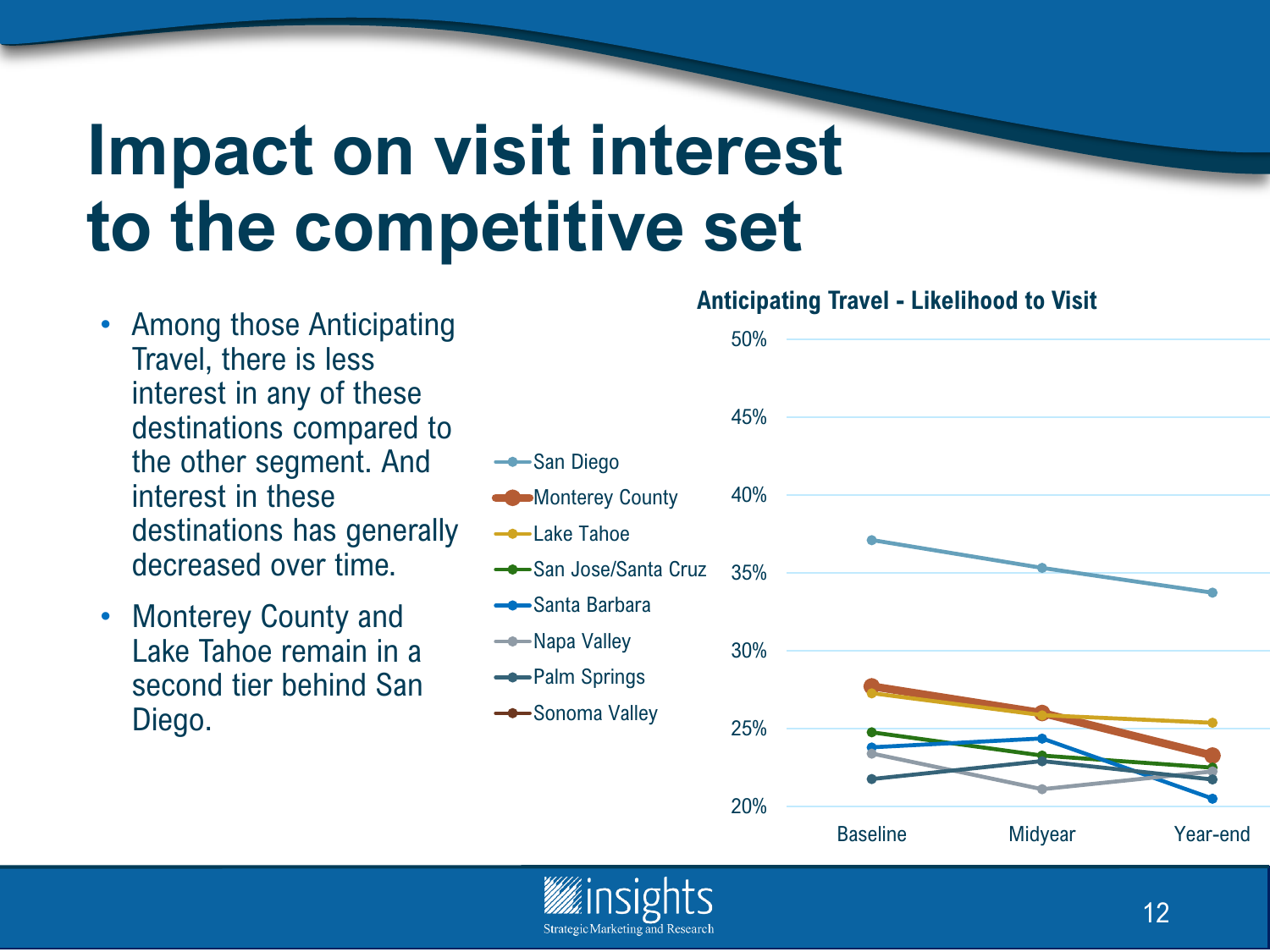## **Advertising Reach**

- The ads reached 39% of travelers in the drive markets 3.7M households and 34% of fly markets – 3.1M households.
- The drive markets campaign was the more efficient at just \$0.19 per aware household. This is likely due to awareness building over time since MCCVB has been advertising in these markets since last summer.
- The fly market effort is less efficient than the drive market, but still more efficient than average. SMARInsights' cost-per-aware-household benchmark for CVB campaigns during the COVID-19 era is 41 cents.



|  |  | <b>Ad Awareness</b> |
|--|--|---------------------|
|--|--|---------------------|

|                 | <b>Drive</b> | <b>Fly</b>  |
|-----------------|--------------|-------------|
| ΗН              | 9,501,553    | 9,156,924   |
| Awareness       | 39%          | 34%         |
| <b>Aware HH</b> | 3,660,993    | 3,080,675   |
| Ad spending     | \$711,920    | \$1,101,100 |
| <b>CPAH</b>     | \$0.19       | \$0.36      |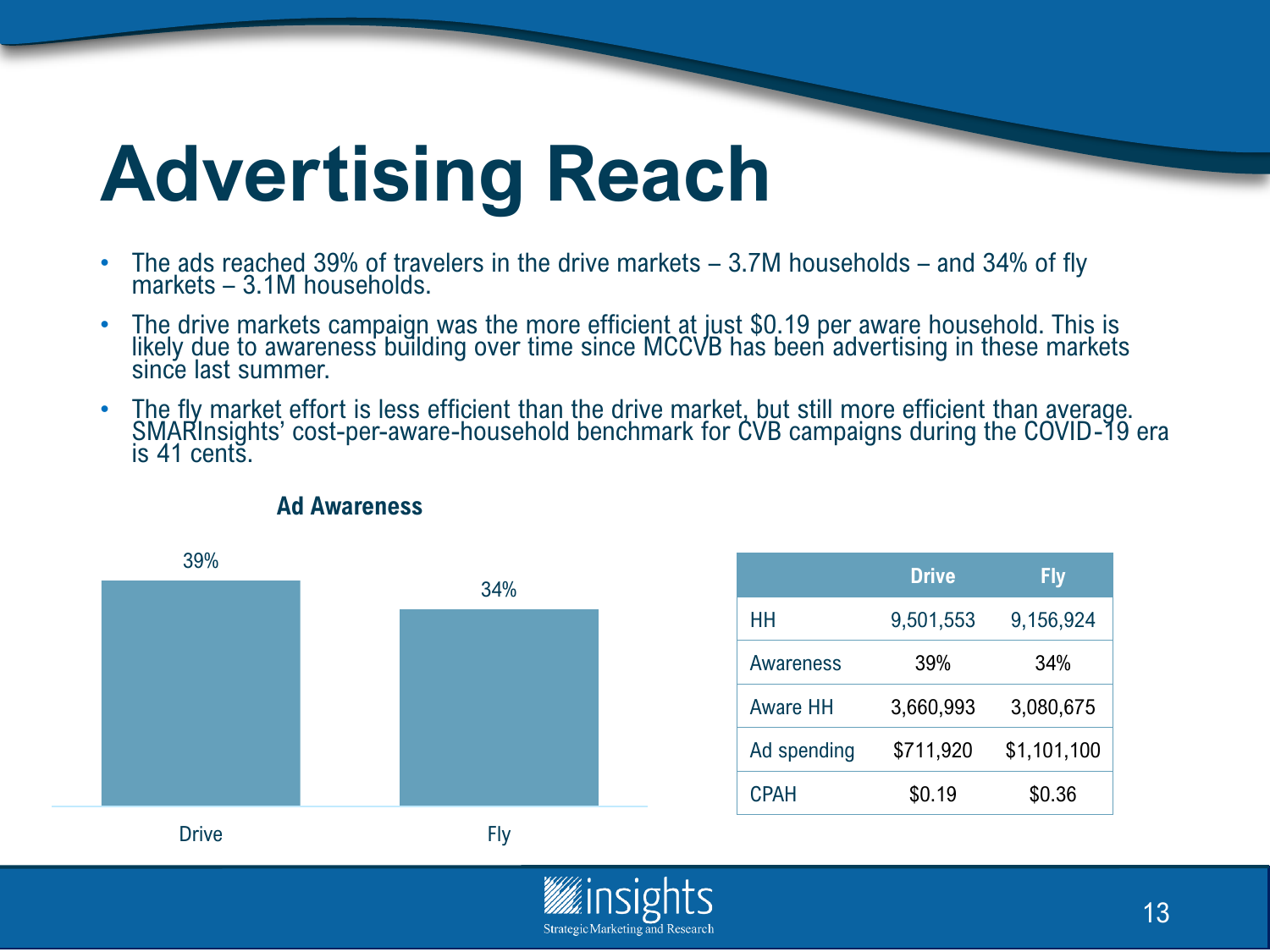### **Ad Reach in Drive Markets**

- Ad recall through this year has generally grown among those Ready to Travel. Among Anticipating Travelers, awareness is the same at year-end as it was in the baseline.
- To a large extent, these two segments are moving targets, which makes trending hard. As consumers in the Anticipating Travel segment have migrated to Ready to Travel, awareness has shifted along with them.



**Strategic Marketing and Research** 

#### **Paid Ad Awareness**

■Baseline Midyear Year-end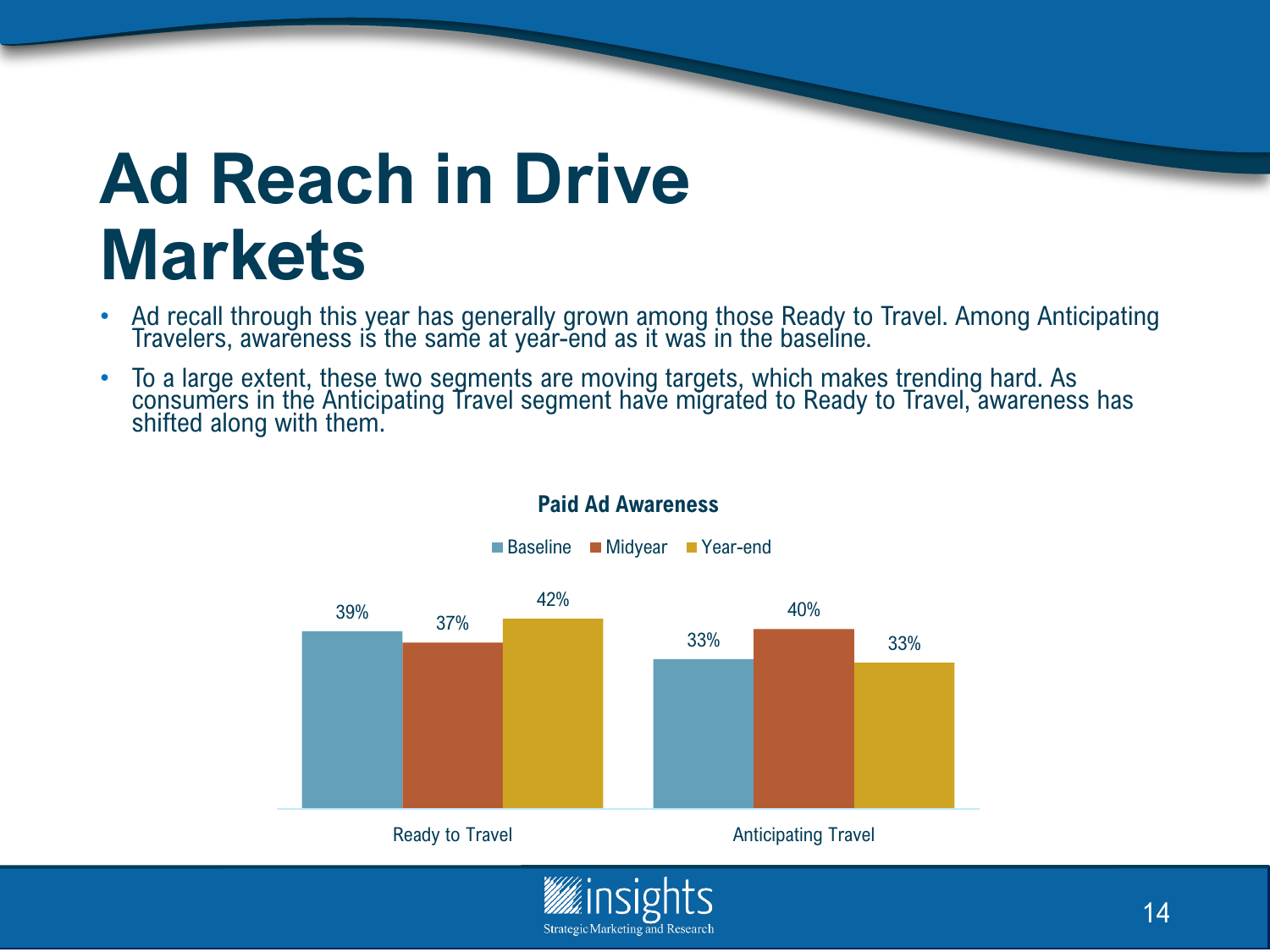## **Marketing Awareness**

- As in years past, MCCVB's public relations effort helped extend reach of the marketing. However, as shown below, PR was less effective at extending reach, particularly in the drive markets.
- PR faced unique challenges in this unusual year; consumer capacity for news absorption has largely been consumed by public health and politics.



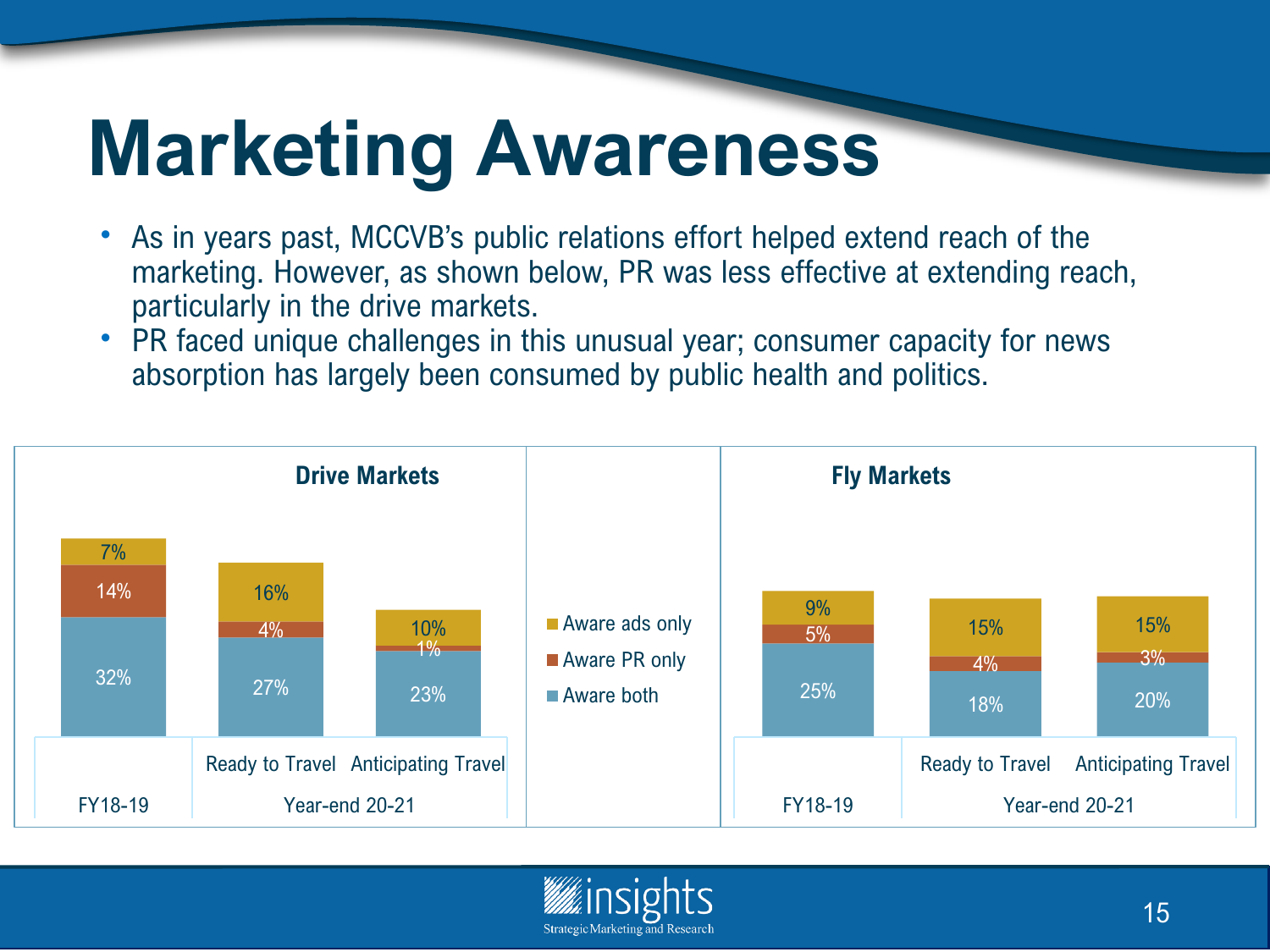## **Creative evaluation**

- Among Ready to Travel, the marketing receives excellent ratings for showing Monterey County as a desirable place offering a variety of experiences.
- The average rating for "These ads and articles make me want to visit Monterey County in the next month" is likely impacted by weather and fires. However, all other ratings are much stronger.

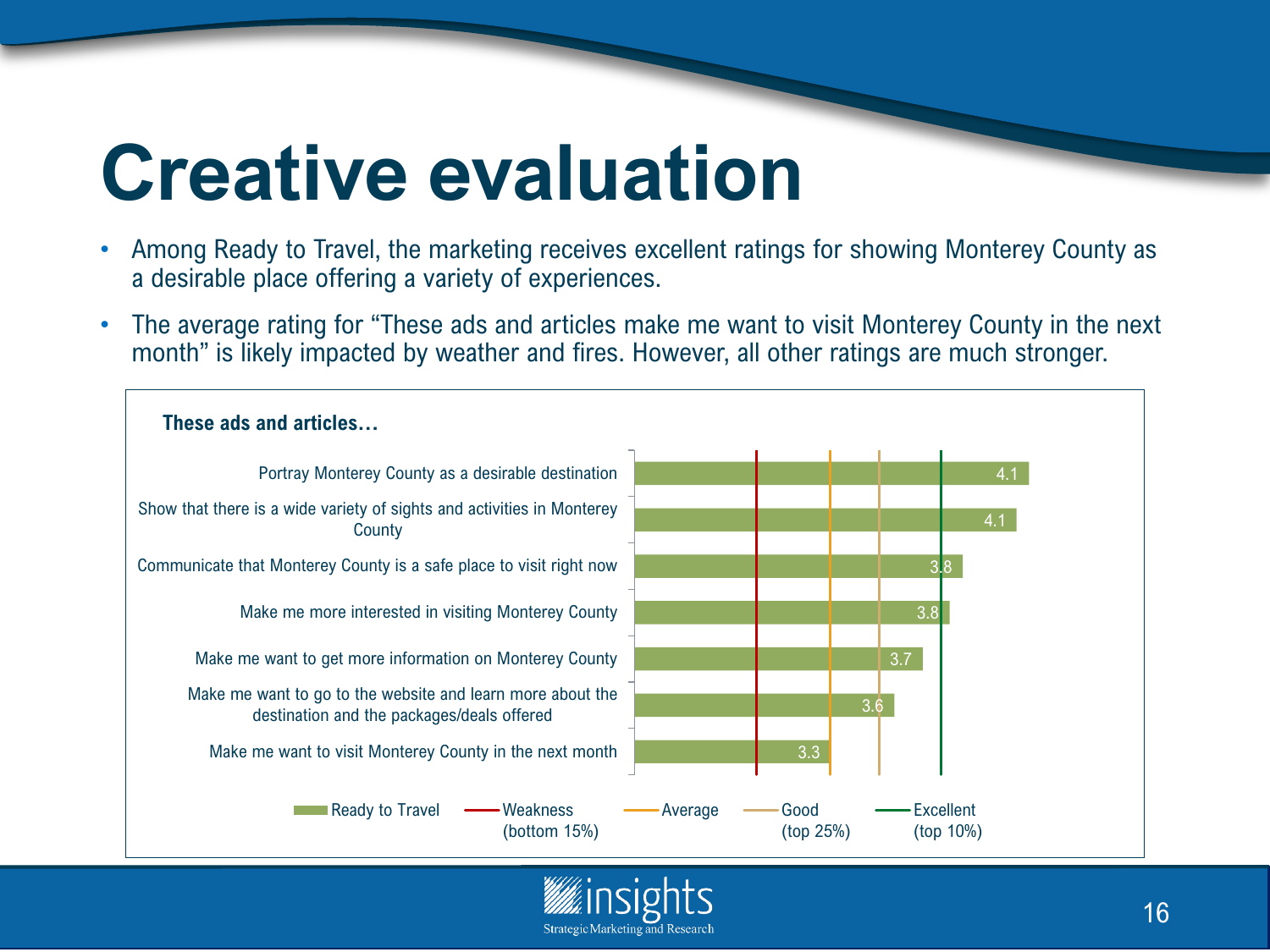## **Creative evaluation**

• Ad ratings among Anticipating Travel are directionally the same as Ready to Travel, but lower. This makes sense, given that the bar for generating interest in a visit now or for communicating a safe destination is much higher for these consumers.



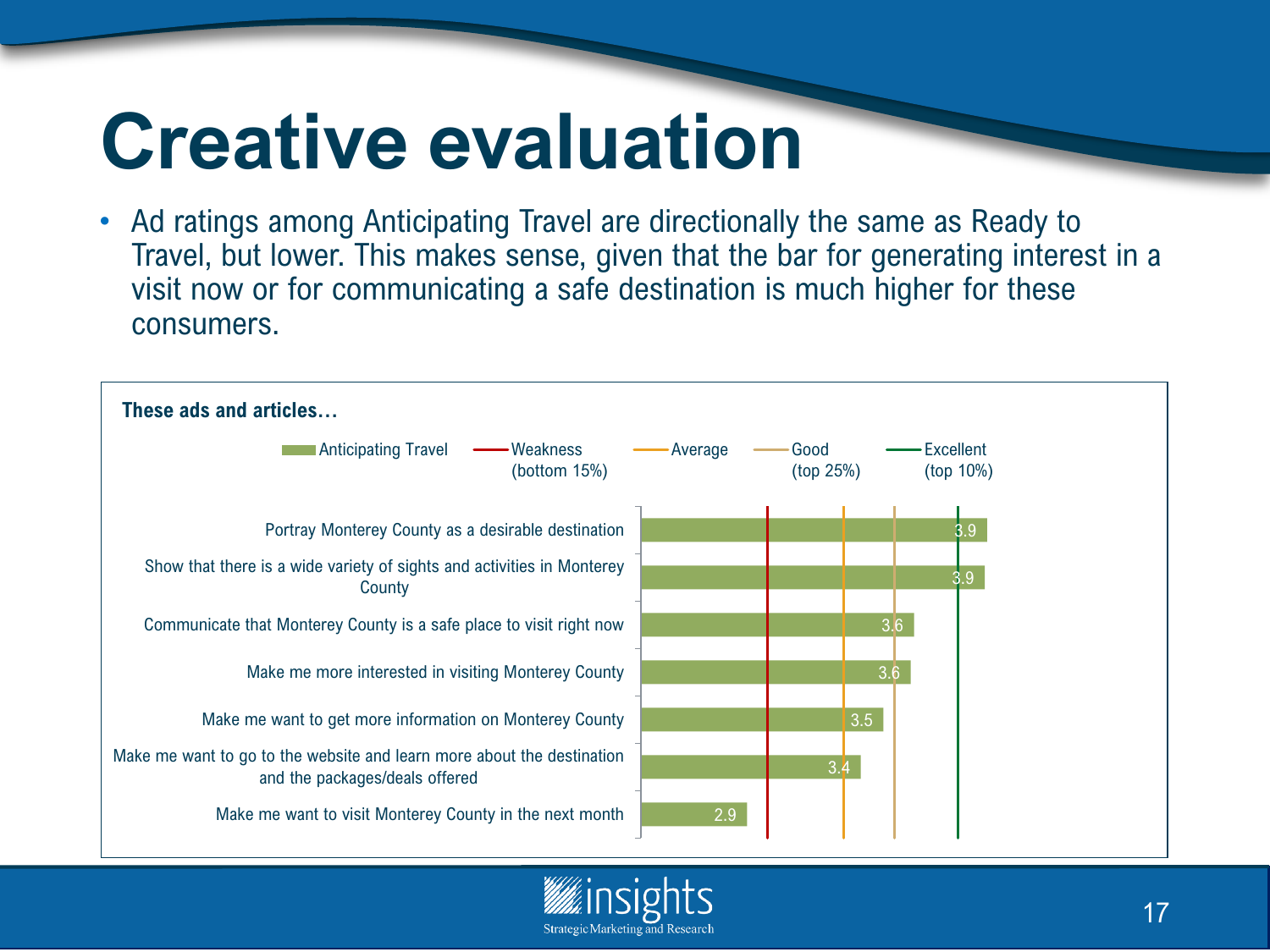## **Creative evaluation**

**Strategic Marketing and Research** 

- Similarly, the ads are more motivating to those Ready to Travel than to those Anticipating Travel.
- The Video ad is the most motivating among both groups – video typically rates highest among media since it can show more product. The remaining media refer to and help amplify the more complete story told in the video spot.

#### **These ads make me want to visit Monterey County (top 2 Box)**

 $\blacksquare$  Ready to Travel  $\blacksquare$  Anticipating Travel



18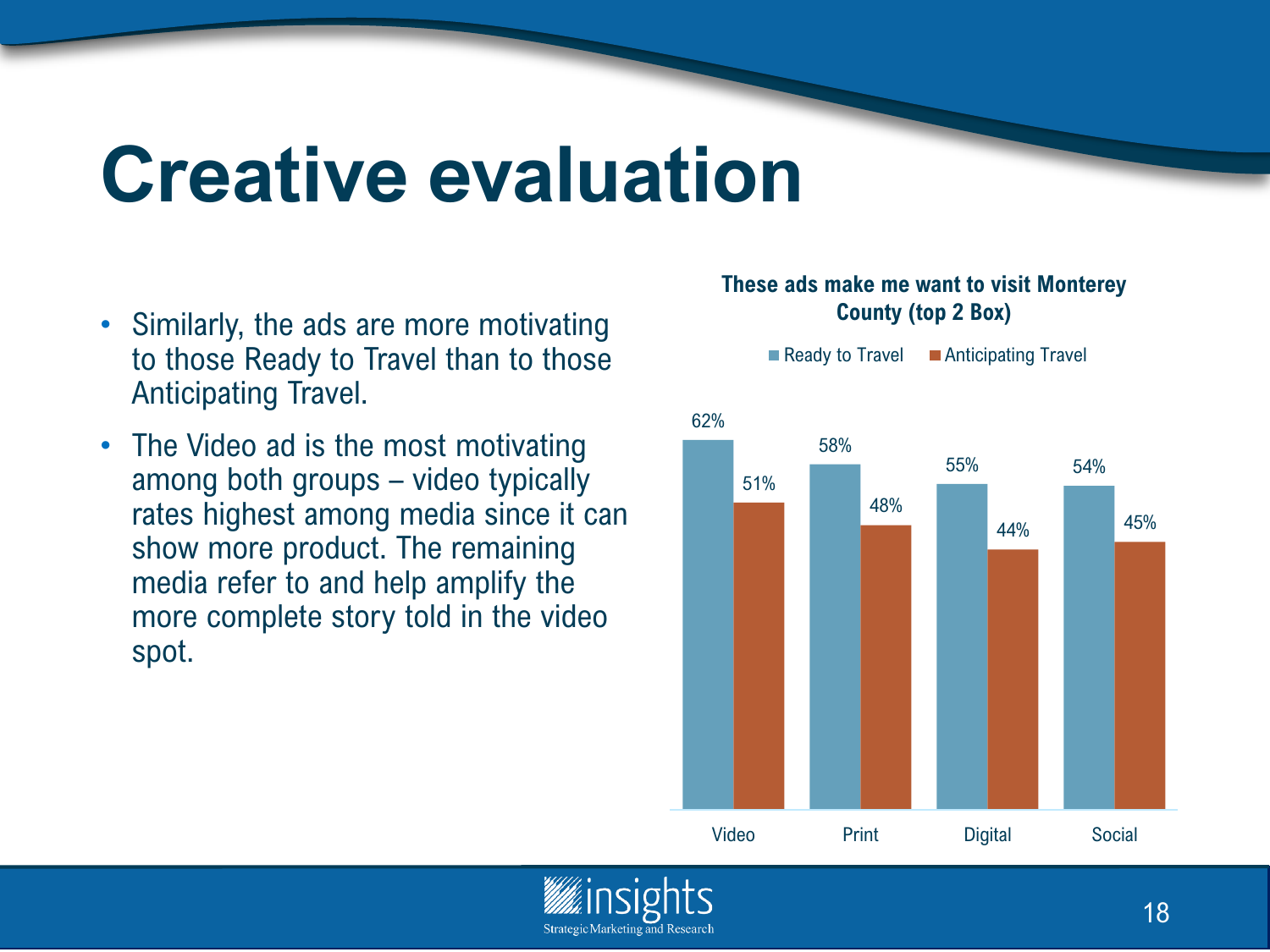### **Video Evaluation – Barriers**

Consumers were given the opportunity to express dislikes about the brand video. Fewer than 10% did so. Here are examples of comments:

- "The video was fine and if I were thinking about a trip to Monterey County, this video would certainly push me towards making plans. However, since I've got several other trips already planned, Monterey County is a ways down my list of potential vacation spots."
- "I like the moments turning into vacation transitions. But it feels too early for a vacation and no one was wearing masks."
- "I liked the scenery. I disliked the camping."
- "Doesn't show things I'm interested in."
- "It's a good video. I don't think it showed any footage of the aquarium though. I think that's odd considering it's a main attraction. Maybe I missed it?"

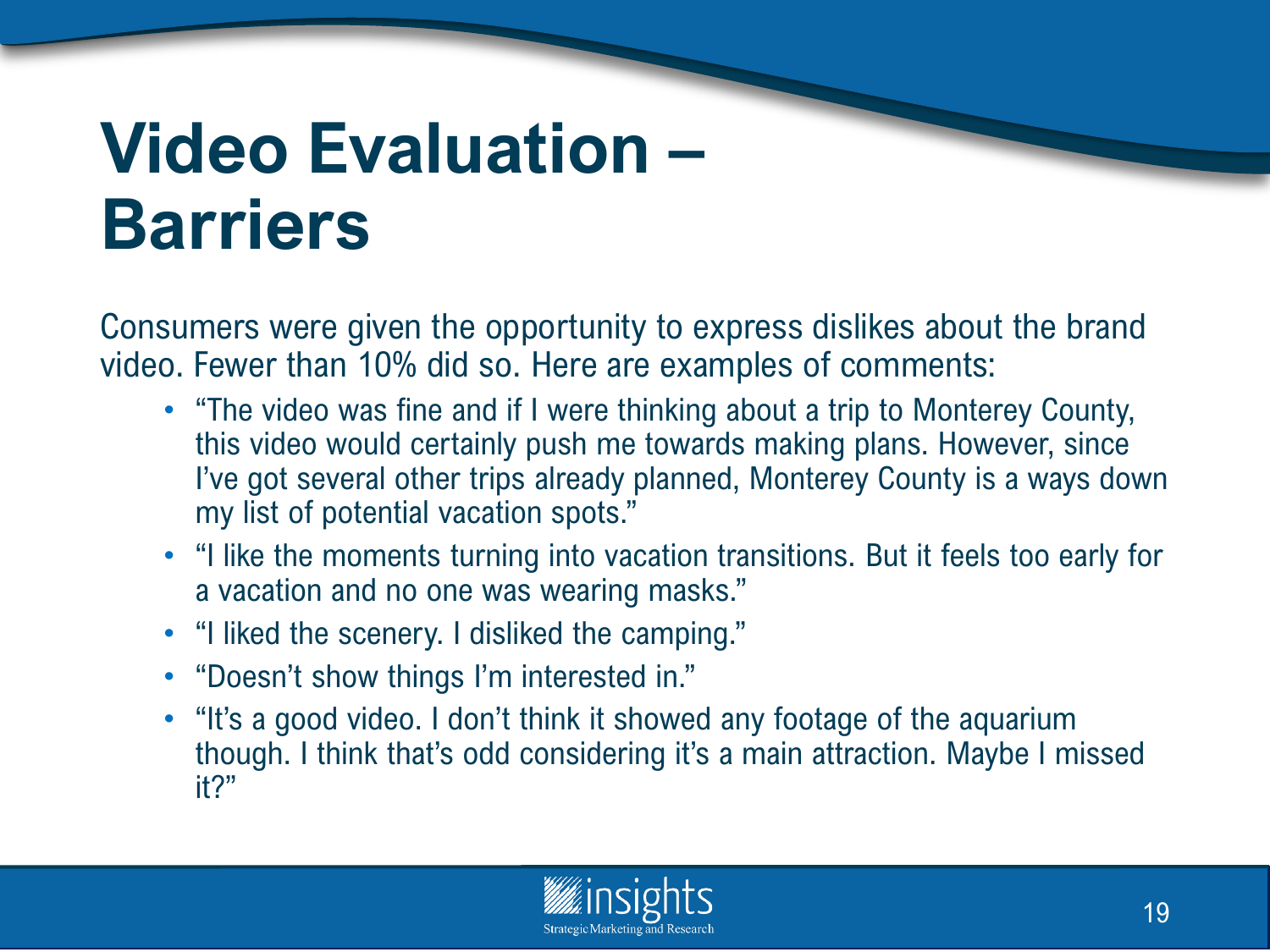## **Ad Impact on Image**

- The ads positively impact consumer views of Monterey County across geographies and travel readiness segments.
- As shown in the table, drive markets have more positive perceptions than fly, and Ready to Travel has more positive perceptions than Anticipating Travel. The ads positively impact them all.

|                                                                  | <b>Drive</b>           |       |                            |       |                        | <b>Fly</b> |                            |       |
|------------------------------------------------------------------|------------------------|-------|----------------------------|-------|------------------------|------------|----------------------------|-------|
|                                                                  | <b>Ready to Travel</b> |       | <b>Anticipating Travel</b> |       | <b>Ready to Travel</b> |            | <b>Anticipating Travel</b> |       |
|                                                                  | <b>Unaware</b>         | Aware | Unaware                    | Aware | Unaware                | Aware      | Unaware                    | Aware |
| Has amazing scenery                                              | 4.3                    | 4.3   | 4.1                        | 4.2   | 3.7                    | 4.0        | 3.7                        | 3.9   |
| Is a good weekend getaway<br>destination                         | 4.0                    | 4.3   | 3.8                        | 4.0   | 3.4                    | 3.9        | 3.6                        | 3.7   |
| Is a safe place to visit                                         | 4.1                    | 4.3   | 3.9                        | 4.1   | 3.5                    | 4.0        | 3.6                        | 3.7   |
| Is a charming place                                              | 4.2                    | 4.3   | 4.0                        | 4.2   | 3.5                    | 3.9        | 3.6                        | 3.8   |
| Is a welcoming and friendly place                                | 4.0                    | 4.2   | 3.8                        | 4.1   | 3.5                    | 3.9        | 3.5                        | 3.7   |
| Is a place with lots to see and do                               | 4.0                    | 4.2   | 3.9                        | 3.9   | 3.5                    | 3.9        | 3.5                        | 3.7   |
| Is fun                                                           | 4.0                    | 4.2   | 3.9                        | 4.1   | 3.6                    | 4.0        | 3.6                        | 3.8   |
| Is a sustainable destination                                     | 3.8                    | 4.1   | 3.6                        | 4.0   | 3.3                    | 3.8        | 3.4                        | 3.5   |
| Is a unique vacation experience<br>you can't get at other places | 3.8                    | 4.1   | 3.8                        | 3.9   | 3.4                    | 3.8        | 3.4                        | 3.5   |
| Is an upscale destination                                        | 3.9                    | 4.1   | 3.9                        | 3.9   | 3.6                    | 3.9        | 3.5                        | 3.6   |

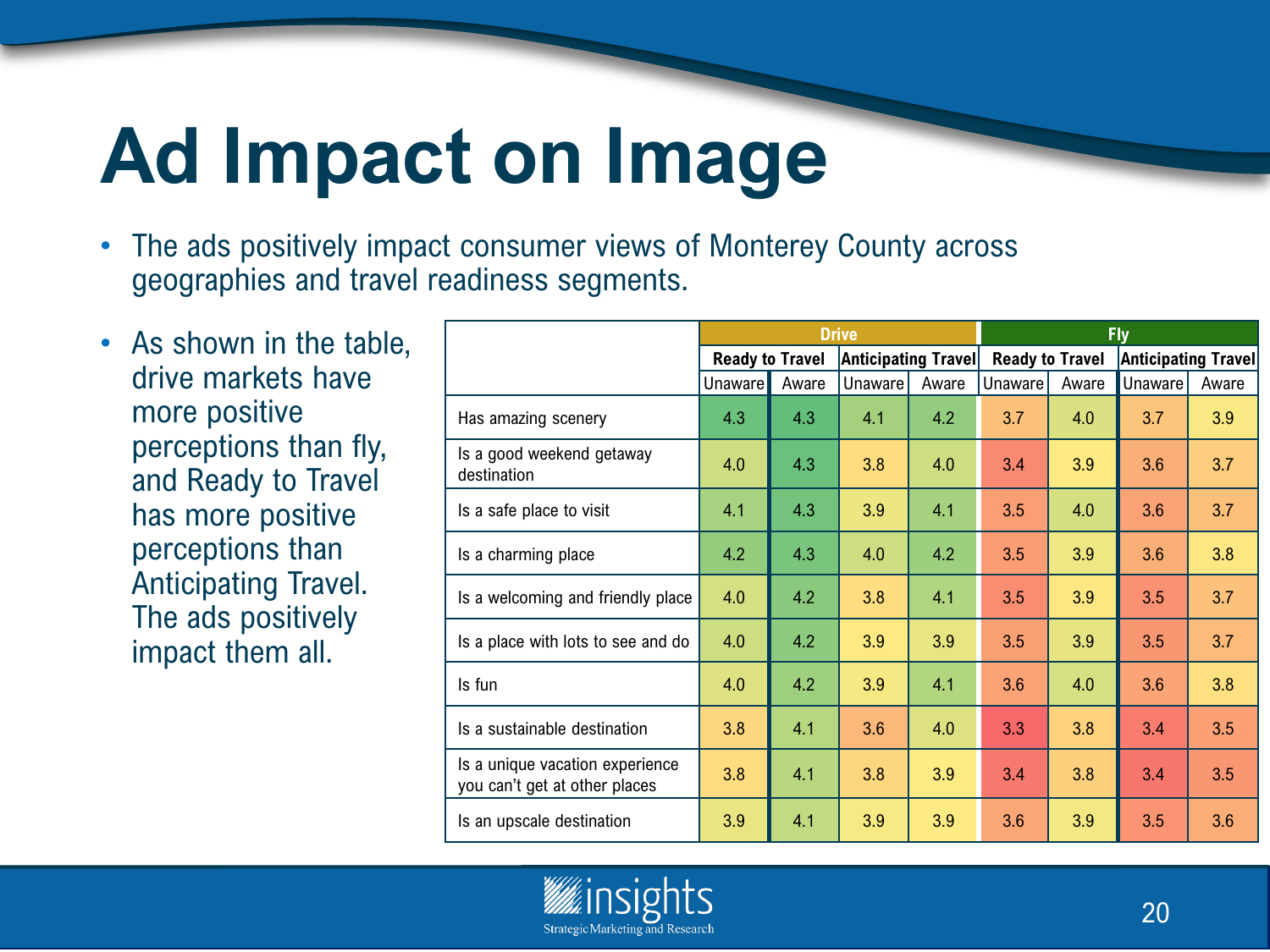## **Brand Health Barometer**

In the drive markets, where ads have run through most of the year and where familiarity is high, ad-aware Ready to Travel consumers generate ratings sufficient to meet the brand measure goal.



#### **And Impact on Brand Measure - Drive Markets**

**BRAND MEASURE GOAL: Monterey County is a …** Charming place Good weekend getaway destination Welcoming and friendly place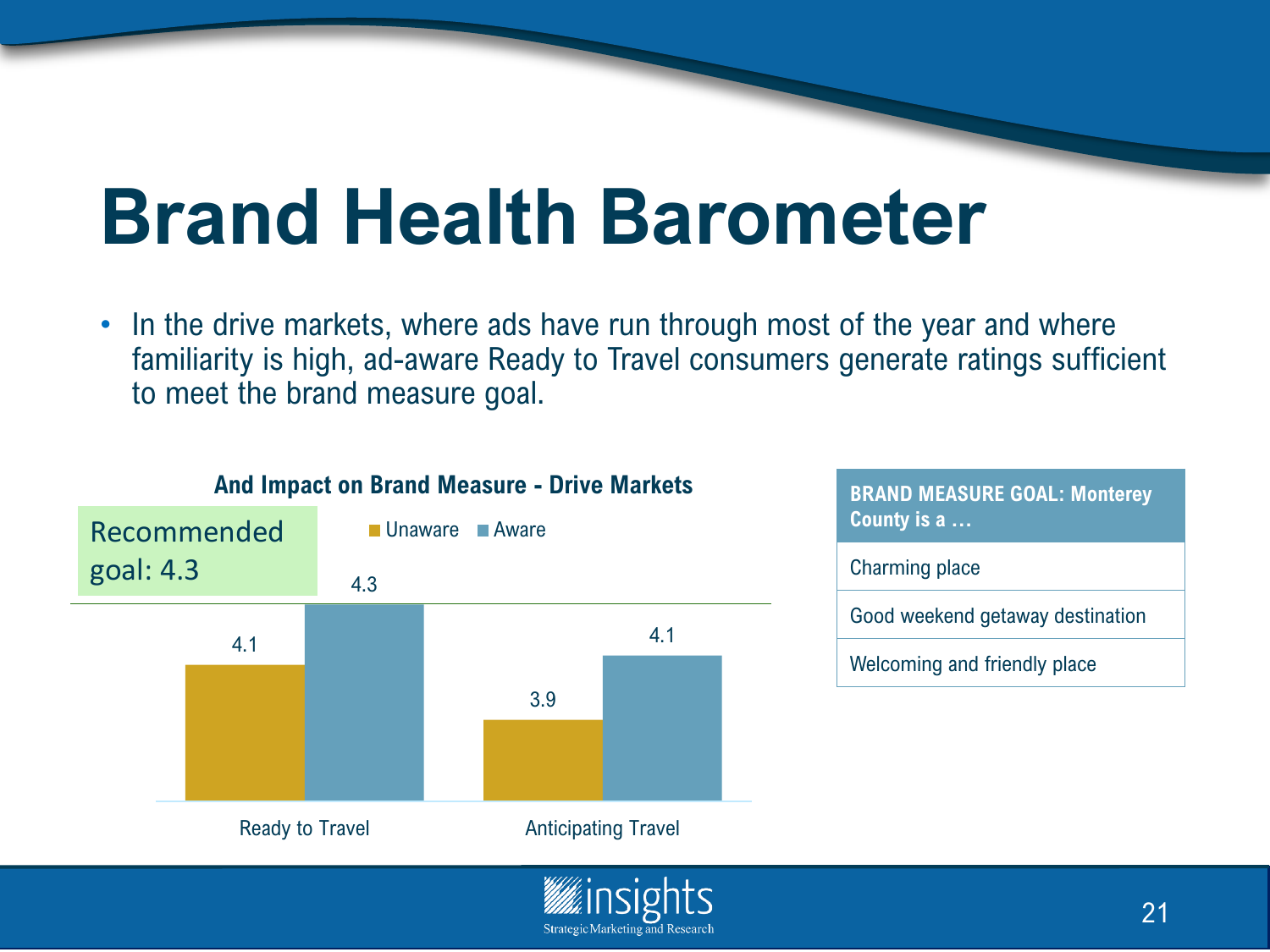### **Ad Impact on Brand Awareness**

- The ads impact familiarity among fly market travelers – important because these more distant geographies need to be introduced to the destination before they can consider visiting – and among those Anticipating **Travel.**
- Those Ready to Travel in the closer-in markets are already so familiar that the ads do not generate additional familiarity.

#### **Ad impact on somewhat/very familiar with Monterey County leisure product**



Unaware Aware

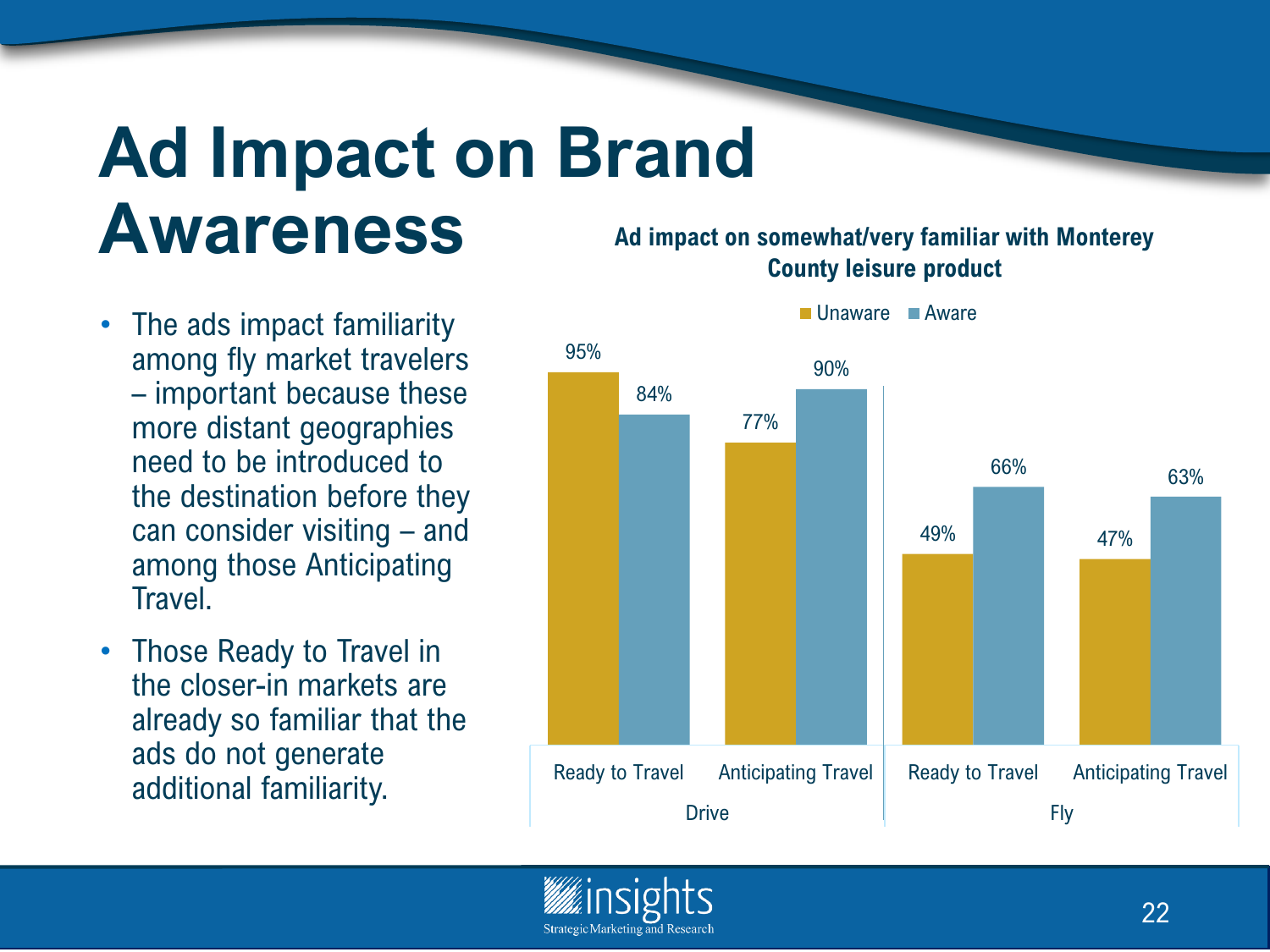## **Ad Impact on Perceptions of Pandemic Safety**

- Again, Ready to Travel in the drive markets already have positive views of the county's safety relative to COVID-19, so the ads did not generate additional lift.
- However, fly market Ready to Travel and drive market Anticipating Travel are both positively impacted by the ads on this measure.



**Ad impact on How safe does Monterey County feel to you given the coronavirus? (Very + Somewhat Safe)**

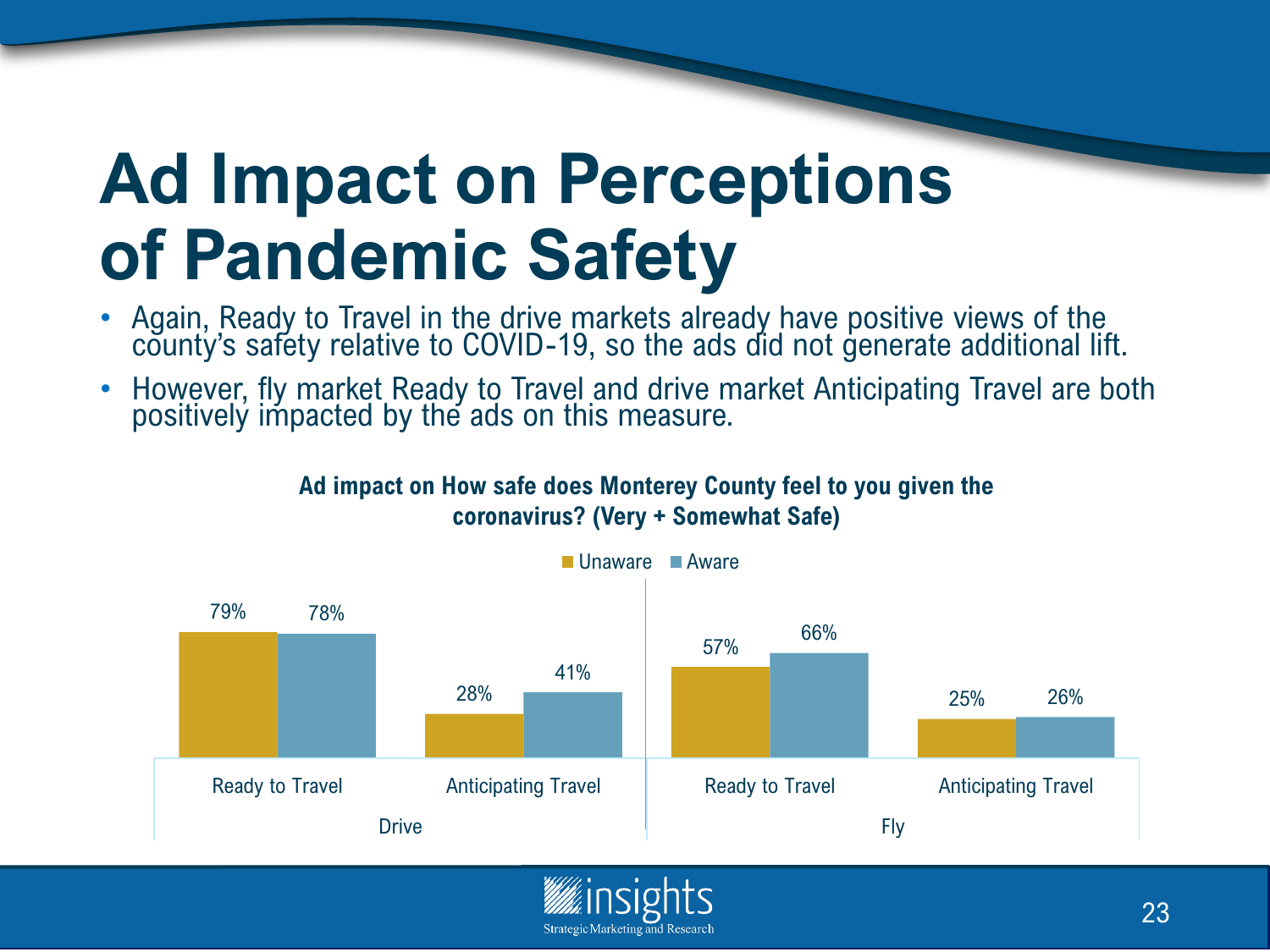### **Incremental Trips among Ready to Travel**

- Among those Ready to Travel in the drive markets, the ads are associated with a 1.8-point lift in qualified visits (trips using paid lodging, and the purpose of which is not to visit friends and relatives).
- In the fly markets, where the level of visitation among unaware consumers is much lower, there is a 4-point lift in qualified visits to Monterey County.



#### **Incremental Leisure Trips**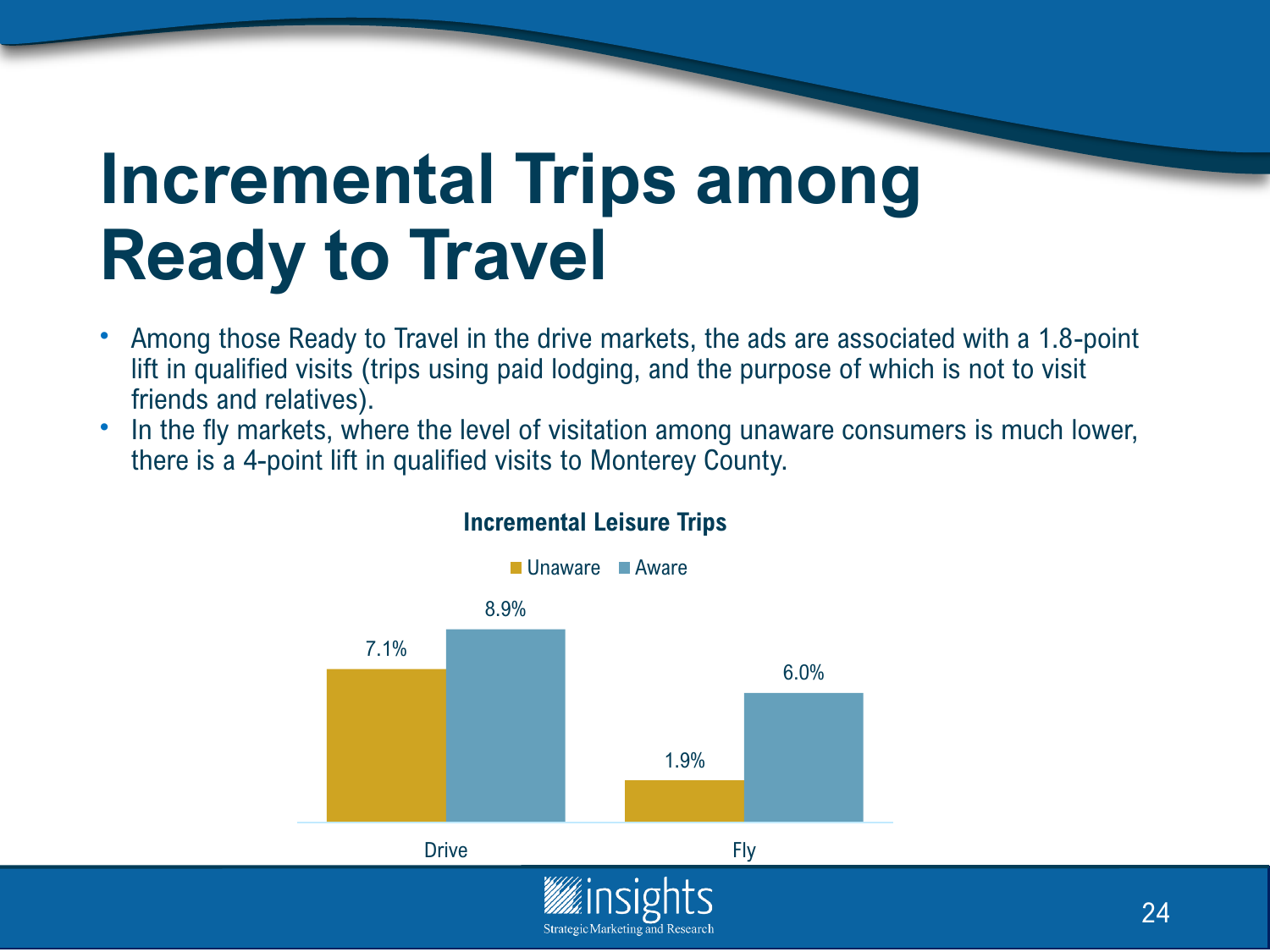## **ROI among Ready to Travel**

- The campaign influenced nearly 46,000 visits among Ready to Travel households in the drive markets, and more than 80,000 trips in the Fly markets.
- Trip spending is rebounding. We saw an average of \$800 spent on drive market trips at the midyear mark, and that is up to more than \$950. Fly market visitors spent nearly \$1,400 per visit.
- MCCVB's investment in the drive markets generated \$44M in influenced visitor spending, for an ROI of \$62.
- In the fly markets, the ads generated \$110M in visitor spending, for an ROI of \$100.

| <b>Ready to travel</b>         | <b>Drive</b> | <b>Fly</b>    |  |  |
|--------------------------------|--------------|---------------|--|--|
| HН                             | 9.5M         | 9.2M          |  |  |
| <b>Ready to Travel</b>         | 63%          | 66%           |  |  |
| Ready HH                       | 5.9M         | 6.1M          |  |  |
| Awareness                      | 42%          | 33%           |  |  |
| Aware HH                       | 2.5M         | 2.0M          |  |  |
| Incremental travel             | 1.8%         | 4.0%          |  |  |
| Influenced trips               | 45,857       | 80,708        |  |  |
| <b>Trip spending</b>           | \$959        | \$1,364       |  |  |
| Influenced visitor<br>spending | \$43,966,974 | \$110,063,146 |  |  |
| Ad spending                    | \$711,920    | \$1,101,100   |  |  |
| ROI                            | \$62         | \$100         |  |  |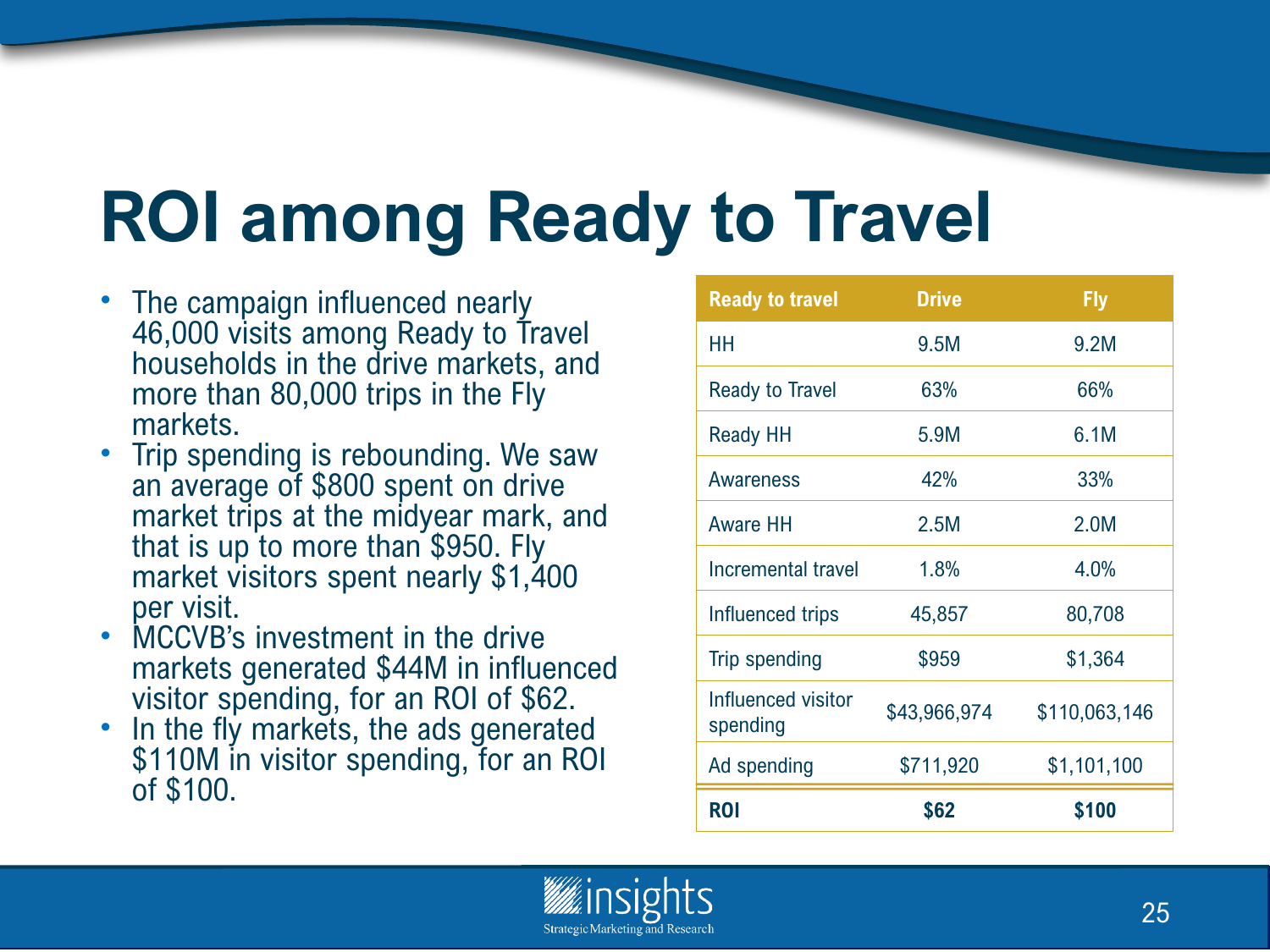## **Anticipating Travel**

- Those anticipating travel are more cautious than those ready to travel. So even though there is some travel happening among this group, it makes more sense to focus on the ads' impact on this group's visit *interest*.
- Visit intent among this segment continues to show an increase by time period (higher for 1 year than for 1 month) and has generally grown with each measurement. The challenge is that from one measure to the next, some consumers have shifted from Anticipating to Ready to Travel. This helps explain why the 6-month and 1-year likelihood to visit are very similar across measures.



#### **Likelihood to Visit among Ad Aware - Drive markets**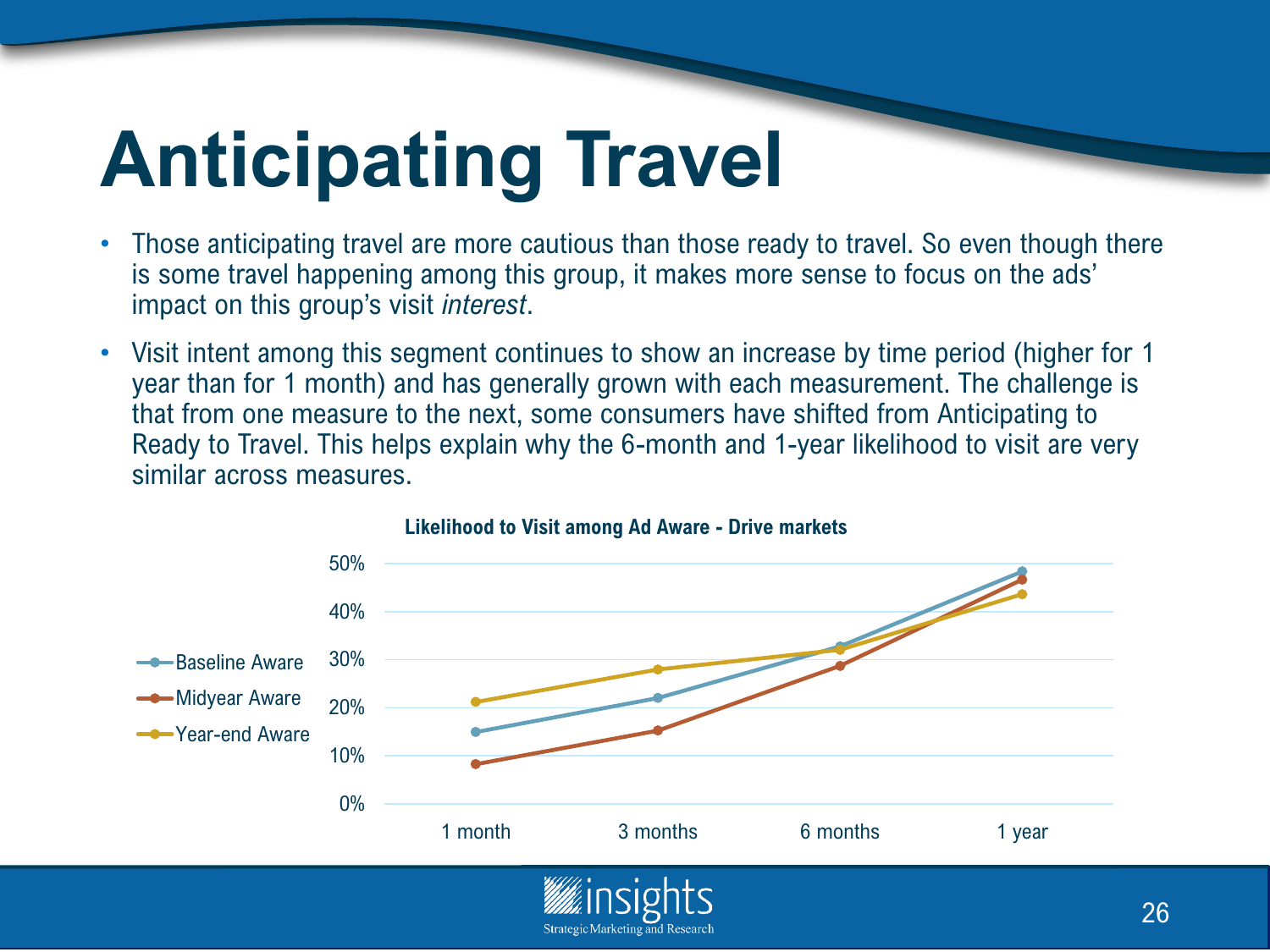### **Anticipating Travel – Fly Markets**

With advertising invested in these markets this spring, likelihood to visit has increased among this group of consumers, particularly in the longer term. This makes sense because this group is defined in part on its "wait and see" attitude toward travel and pandemic safety.



#### **Likelihood to Visit by Ad Awareness - Fly markets, Anticipating Travel**

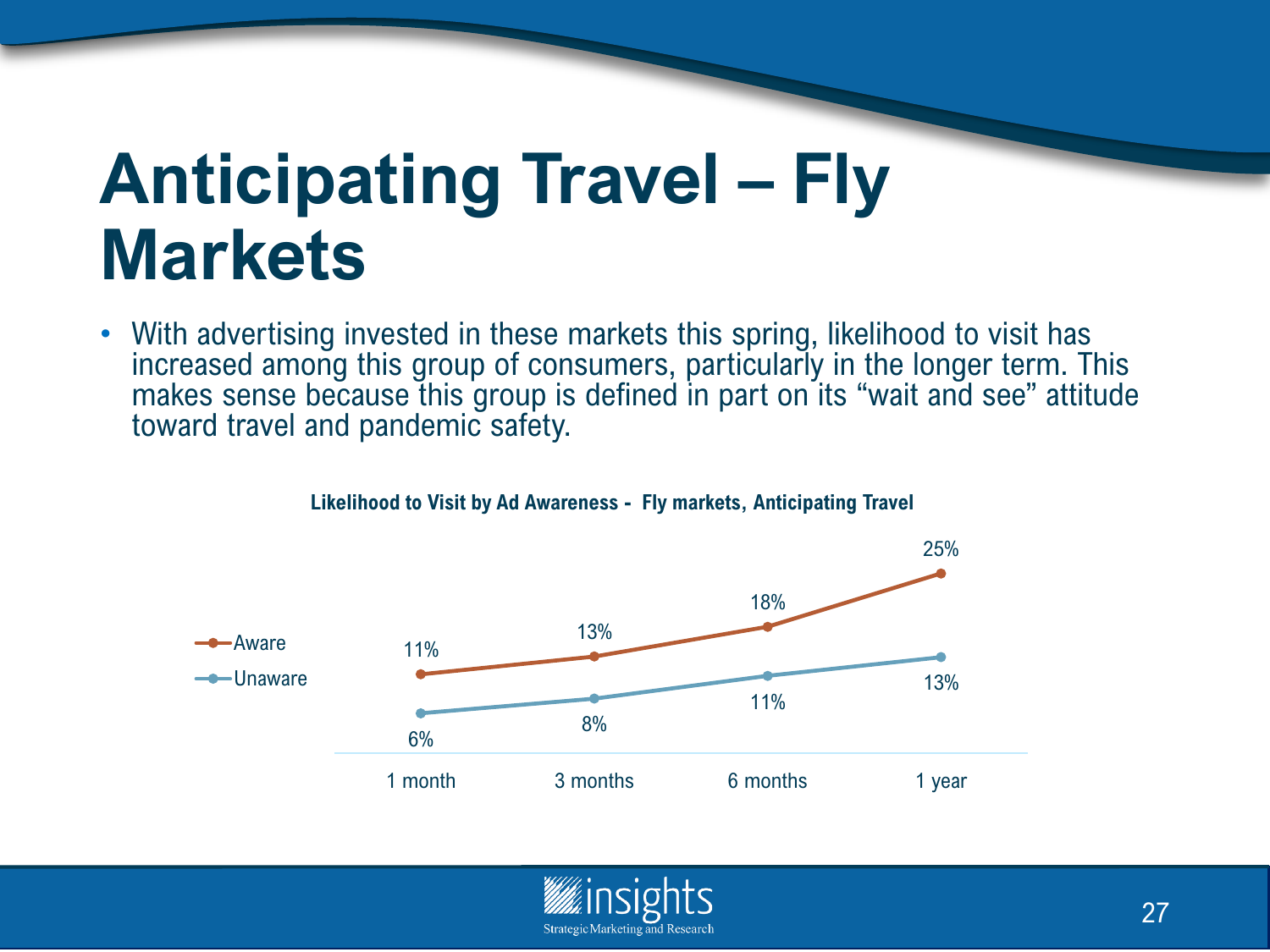## **Views toward the Vaccine**

- The majority of travelers regardless of travel readiness – have already received the vaccine.
- Just 10% of those Ready to Travel and 6% of those Anticipating Travel say they are not at all likely to receive it.

**When a COVID-19 vaccine becomes available to you, how likely are you to take it?**





**Very likely** 

vaccine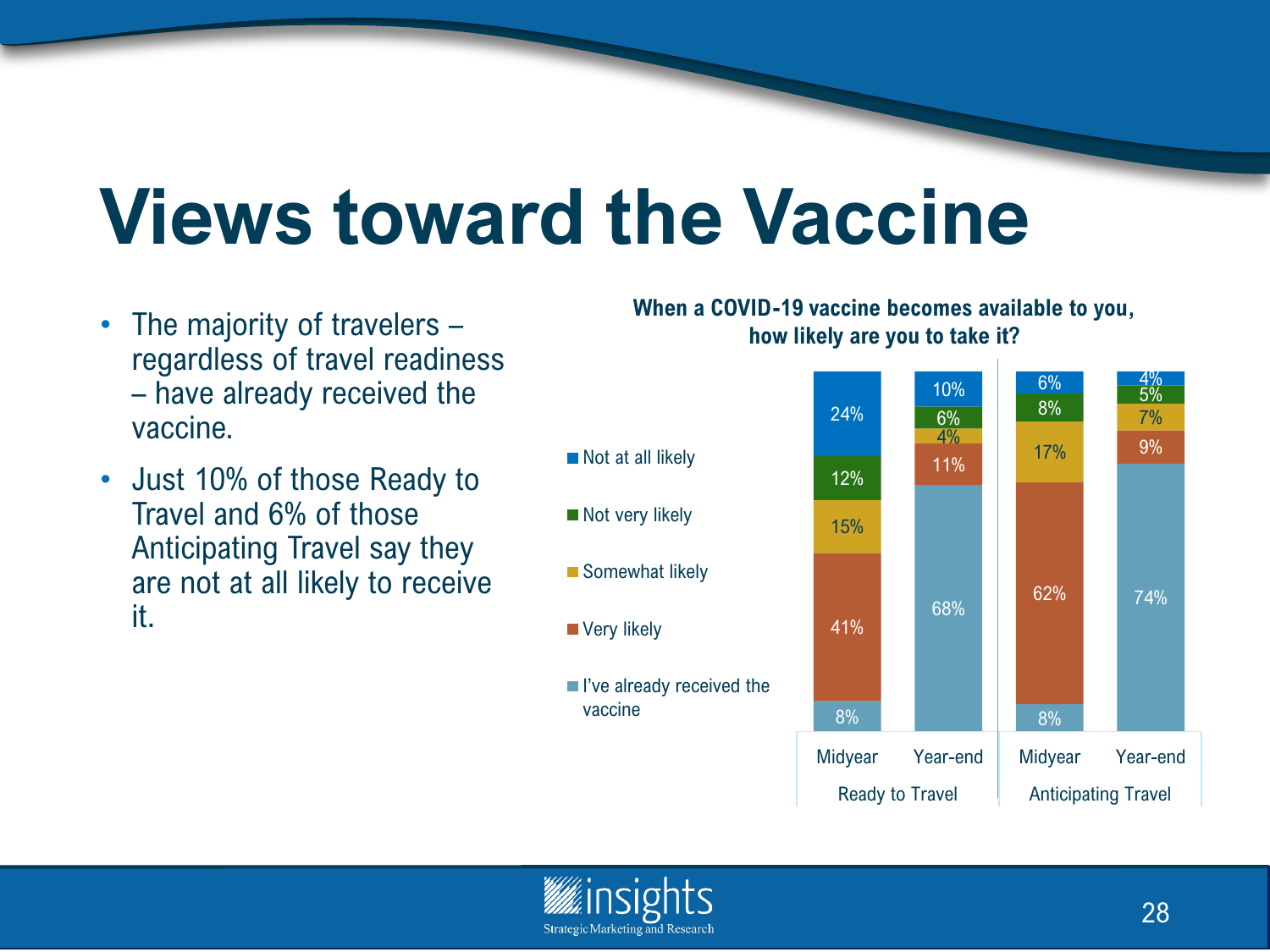## **Travel Views**

#### • In both travel readiness segments, views toward travel are more optimistic.

- Among Ready to Travel, more consumers are actively planning trips.
- The Anticipating Travel segment has not grown in travel planning (those who did so likely shifted over to ready to Travel), but there is slightly less refusal to think about travel.

#### **Which best describes your feelings about travel in 2021?**





trip(s)

think about travel

planning any travel ■ I'm starting to dream about a 2021 trip(s)

2021 trip(s) including making reservations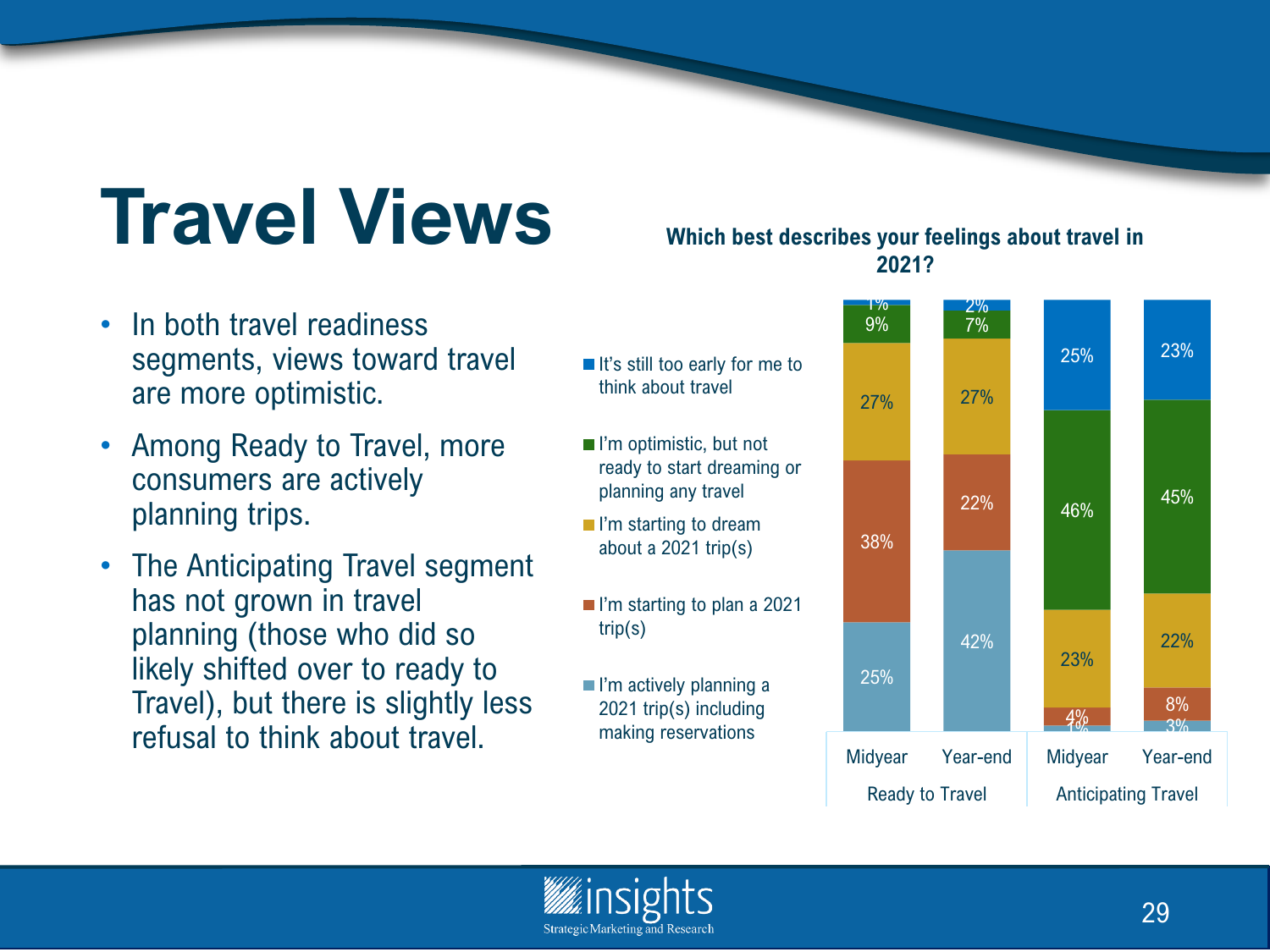

## **Insights**

A number of variables – public health, weather, media costs – make a comparison to prior campaign performance difficult. Because of this, comparing results within the measure makes more sense than to prior studies.

Among those Ready to Travel, the campaign positively impacts views of Monterey County, familiarity, and likelihood to visit.

Among those Anticipating Travel, the campaign positively impacts views of the county's safety relative to the pandemic, image, and boosts likelihood to visit. 430 and 30